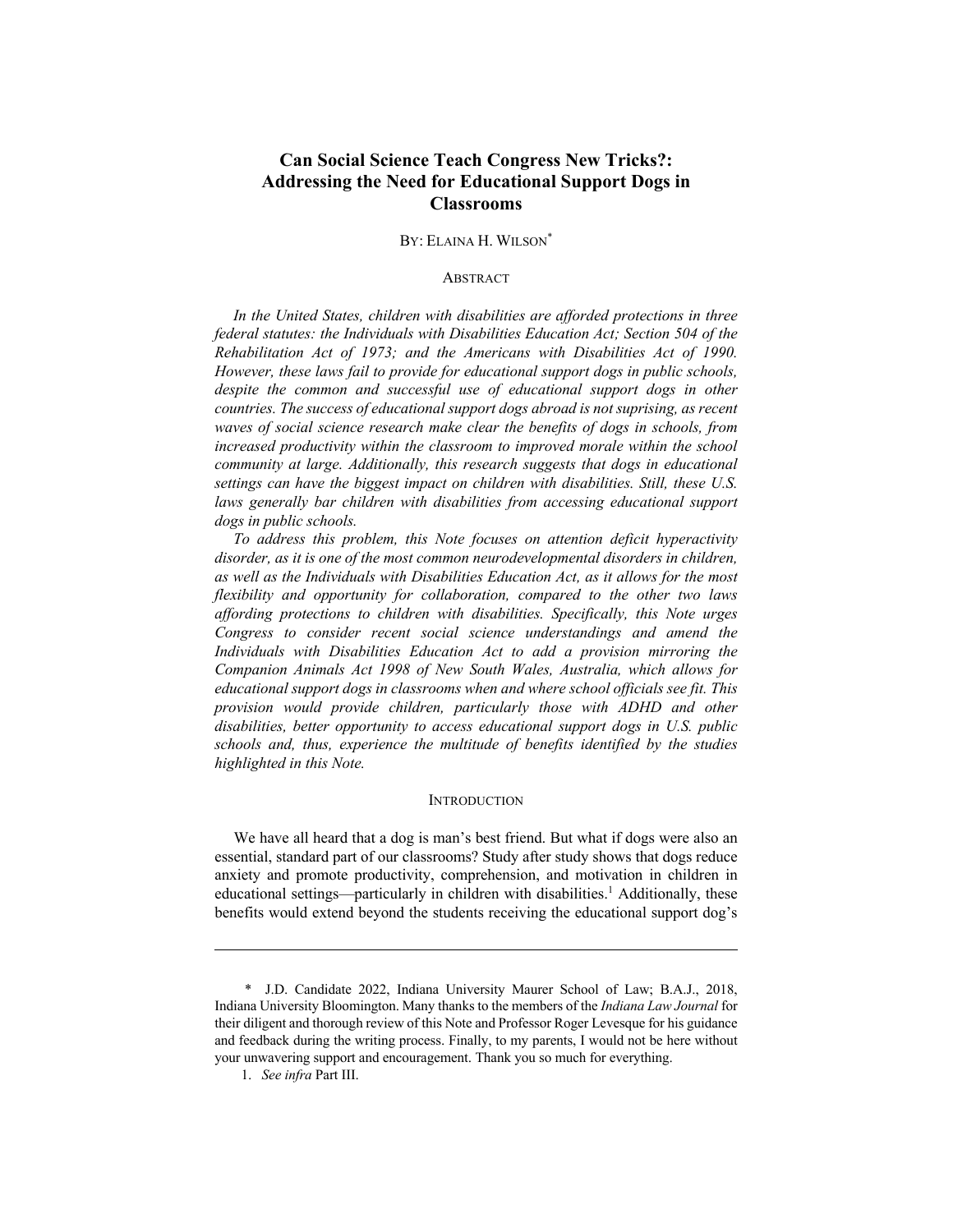services, as improved morale and increased well-being in the school community would also likely occur.<sup>2</sup> In fact, implementing educational support dogs into classrooms and schools is already a common practice in some parts of the world, and many schools with educational support dogs have reported their far-reaching benefits.3

In the United States, three federal statutes, the Individuals with Disabilities Education Act (IDEA),<sup>4</sup> Section 504 of the Rehabilitation Act of 1973 (Section 504),<sup>5</sup> and the Americans with Disabilities Act of 1990 (ADA),<sup>6</sup> provide protections for children with disabilities. However, these statutes predominantly bar children with disabilities from accessing educational support animals in public schools, $\tau$  as educational support dogs can fall into an unclear "gray area" between the ADA's definitions of a traditional service animal and a therapy or support animal.<sup>8</sup>

Recent precedent makes clear that children with attention deficit hyperactivity disorder (ADHD)—one of the most common neurodevelopmental disorders<sup>9</sup>—can qualify as "disabled" under these federal statutes;<sup>10</sup> however, it can be incredibly challenging to do so.<sup>11</sup> Either way, despite the growing social science research demonstrating the vast cognitive and behavioral benefits animals can have on children, particularly those impaired by  $ADHD<sup>12</sup>$  and regardless of whether a child can prove they are disabled under these statutes in court, children in the United States generally cannot access educational support dogs. Part I of this Note addresses the federal government's failure to best address the developmental needs of children diagnosed with ADHD notwithstanding its enacting of the IDEA, Section 504, and the ADA. Each of these legislative initiatives are outlined in Part II. The social science understandings are summarized in Part III, and the lack of legal response is further described in Part IV. $^{13}$ 

- 5. 29 U.S.C. § 794 (2018).
- 6. 42 U.S.C. §§ 12101–12213 (2018).

7. *See infra* Parts II and IV. *See infra* notes 204–08 and accompanying text for a definition of "educational support dog."

8. *See infra* notes 155–66 and accompanying text. Support and therapy dogs are generally afforded less protections under federal law than bona fide, traditional service animals, meaning that they are allowed in fewer places. *Id.* See also Gabriela Sandoval, *Service, Therapy, and Emotional Support Animals*, 44 COLO. LAW. 69 (2015), for further discussion about the differences between service, therapy, and emotional support animals under the ADA.

9. *See infra* text accompanying note 27.

10. *See infra* notes 57–61 (ADA), 66–68 (Section 504), and 88–92 (IDEA) and accompanying text.

11. *See infra* notes 80–86, 93–101 and accompanying text. These challenges may include simply proving a disability in court or having to jump through unclarified administrative "hoops" in order to bring certain legal claims. *Id.* 

12. *See infra* Part III. See *infra* text accompanying 116–26 for information and summarized research on the benefits of animals on children with ADHD specifically.

13. *See infra* Part III and Part IV.

<sup>2.</sup> *See infra* note 226 and accompanying text.

<sup>3.</sup> *See infra* text accompanying notes 211–26.

<sup>4.</sup> 20 U.S.C. §§ 1400–1409 (2018).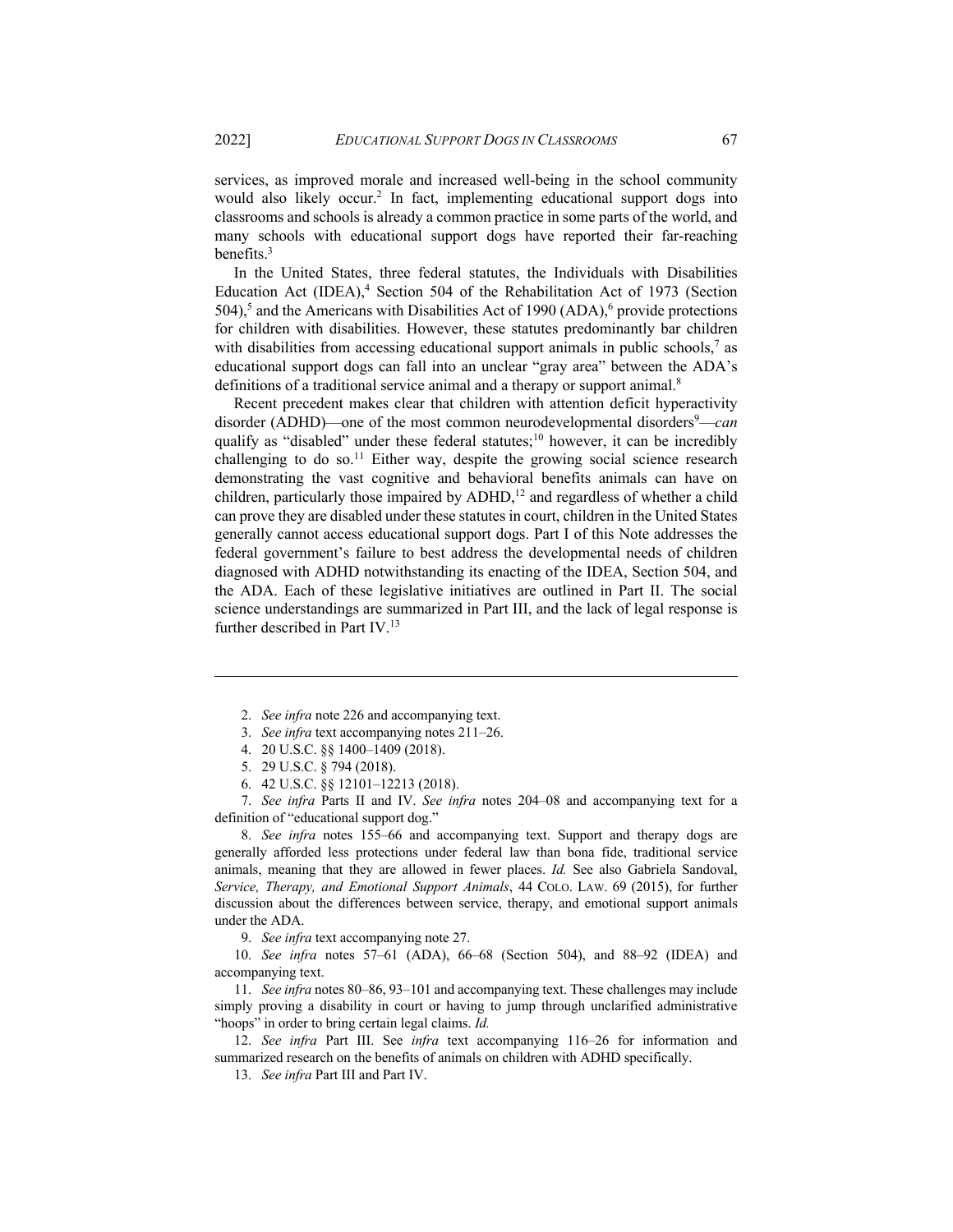The IDEA involves more measurable, impactful processes and plans specially crafted by school staff, specialists, and parents or guardians for the benefit of students with disabilities compared to the ADA and Section 504. Part V of this Note advocates for the amending of the IDEA to include a provision closely mirroring the Companion Animals Act 1998 of New South Wales, Australia. This Act allows for educational support dogs in classrooms when and where school officials or principals see fit.14 Part V also proposes that, in amending the IDEA, Congress define and clarify the purpose of educational support dogs as its own category separate from traditional service animals and therapy or support animals. This addition to the IDEA would allow American school principals and support staff to decide when and where educational support dogs would be the *most* beneficial, not only to children impaired by ADHD, but to the classroom and school community as a whole.<sup>15</sup>

### I. ADHD IN CHILDREN

ADHD is "one of the most common neurodevelopmental disorders of childhood."16 ADHD "is usually first diagnosed in childhood and often lasts into adulthood."17 Children with ADHD might have extreme difficulty focusing and behaving, causing them to have issues at school and with peers,<sup>18</sup> as "[t]hey are less able than other kids their age to manage powerful feelings without an outburst."19 Typically, ADHD is treated with a combination of medication and behavior therapy.<sup>20</sup> The Centers for Disease Control and Prevention (CDC) recommends that preschool-aged children with ADHD receive behavior therapy before using medication.21 This recommendation avoids short-term and long-term side effects of medication, such as irritability, curbing hunger, difficulty sleeping, and stunting growth.22 The CDC and the American Academy of Pediatrics (AAP) further recommend that school-age children, those age six years and older, combine

17. *Id.*

18. *Id.* For example, though "tantrums and defiance are not symptoms of ADHD itself, . . . they are often a result of ADHD symptoms." Caroline Miller, *ADHD and Behavior Problems*, CHILD MIND INST., https://childmind.org/article/adhd-behavior-problems (last visited Apr. 9, 2021). Further, "[i]nattention and impulsivity can make it very difficult for kids to tolerate tasks that are repetitive, or take a lot of work, or kids find boring." *Id.* This difficulty can lend to frustration, which then lends to impulsive behavior, such as "throwing a shoe or pushing someone or yelling 'shut up!'" *Id.* However, "[s]ome kids with ADHD develop negative behavior patterns," and, in cases of chronic defiance, are "diagnosed with a behavior disorder called oppositional defiant disorder (ODD)." *Id.*

19. *Id.*

20. *What is ADHD?*, *supra* note 16.

21. *Id.*

<sup>14.</sup> *Companion Animals Act 1998* (N.S.W.) (Austl.). Available at: https://www.legislation.nsw.gov.au/view/whole/html/inforce/current/act-1998-087. *See infra*  Part V.

<sup>15.</sup> *See infra* text accompanying notes 152–69.

<sup>16.</sup> *What is ADHD?*, CTRS. FOR DISEASE CONTROL & PREVENTION (Oct. 23, 2020), https://www.cdc.gov/ncbddd/adhd/facts.html.

<sup>22.</sup> *ADHD Treatment: CDC Recommends Therapy Before Drugs*, C8 SCI. (July 8, 2016), https://www.c8sciences.com/adhd-treatment-cdc-recommends-therapy-drugs/.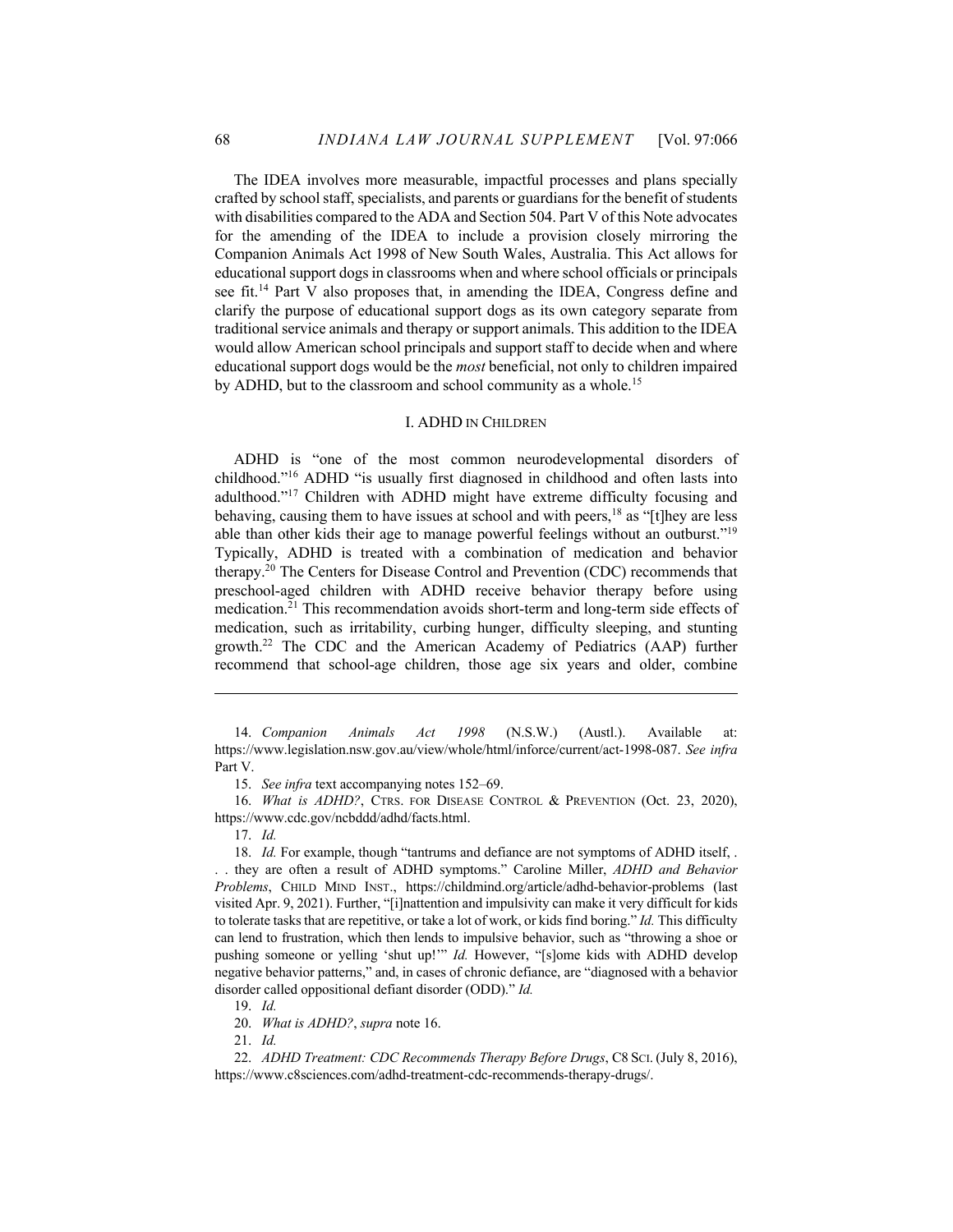medication treatment with behavior therapy, including behavioral interventions in the classroom. $23$ 

ADHD treatments can be costly, especially for low-income families. Overall, raising a child with ADHD costs American families an estimated \$5.8 billion each year—five times more than raising a child without ADHD.<sup>24</sup> A 2012 study estimated the annual costs of caring for childhood ADHD to be about \$2,720.<sup>25</sup> Even more recently, one survey found that people spent an average of "\$2,125 out of pocket just for ADHD doctor and therapist appointments for children in 2016.<sup>126</sup> These families further spent \$935 on medications for their children.<sup>27</sup> Furthermore, a majority of families still pay for non-medical treatment, such as coaching or non-prescription supplements—costing, on average,  $$3,509$  in additional annual expenses.<sup>28</sup> Even parents with health insurance struggle to pay for ADHD diagnoses and treatment for their children.29

Additionally, stimulants, the most commonly known and most widely used form of ADHD medication, only reduce ADHD symptoms in 70–80% of children diagnosed with ADHD.<sup>30</sup> Another option is nonstimulants, but often, this type of medication does not work as quickly as stimulants.<sup>31</sup> Because these medications can "affect children differently," "[h]ealthcare providers who prescribe medication may need to try different medications and doses."32 The CDC and the AAP recommend that parents "work with their child's healthcare providers to find the medication [and the dosage] that work[] best for their child."33 It cannot be doubted that, for many parents and legal guardians of children with ADHD, these prescriptions, appointments, and back-and-forth conversations with doctors can be costly and time consuming. Thus, for some families, many treatments may not be a viable option or justifiable when weighed against the costs.

## II. THE FEDERAL LAWS THAT PROVIDE PROTECTIONS FOR CHILDREN WITH ADHD

It can be challenging for classroom teachers to help students manage their ADHD symptoms, as these children tend to require extra assistance and accommodations on

<sup>23.</sup> *Treatment of ADHD*, CTRS. FOR DISEASE CONTROL & PREVENTION (Sept. 21, 2020), https://www.cdc.gov/ncbddd/adhd/treatment.html.

<sup>24.</sup> Fla. Int'l Univ., *Raising a child with ADHD costs five times more than raising a child without ADHD, study finds*, MED. XPRESS (Apr. 8, 2019), https://medicalxpress.com/news/2019-04-child-adhd.html.

<sup>25.</sup> Katherine Ellison, *"We Can't Afford to Treat Our ADHD"*, ADDITUDE (Aug. 23, 2018), https://www.additudemag.com/adhd-treatment-costs-struggle-to-afford-medstherapy/.

<sup>26.</sup> *Id.*

<sup>27.</sup> *Id.*

<sup>28.</sup> Ellison, *supra* note 25.

<sup>29.</sup> *Id.*

<sup>30.</sup> *Treatment of ADHD*, CTRS. FOR DISEASE CONTROL & PREVENTION (Sept. 21, 2020), https://www.cdc.gov/ncbddd/adhd/treatment.html.

<sup>31.</sup> *Id.*

<sup>32.</sup> *Id.*

<sup>33.</sup> *Id.*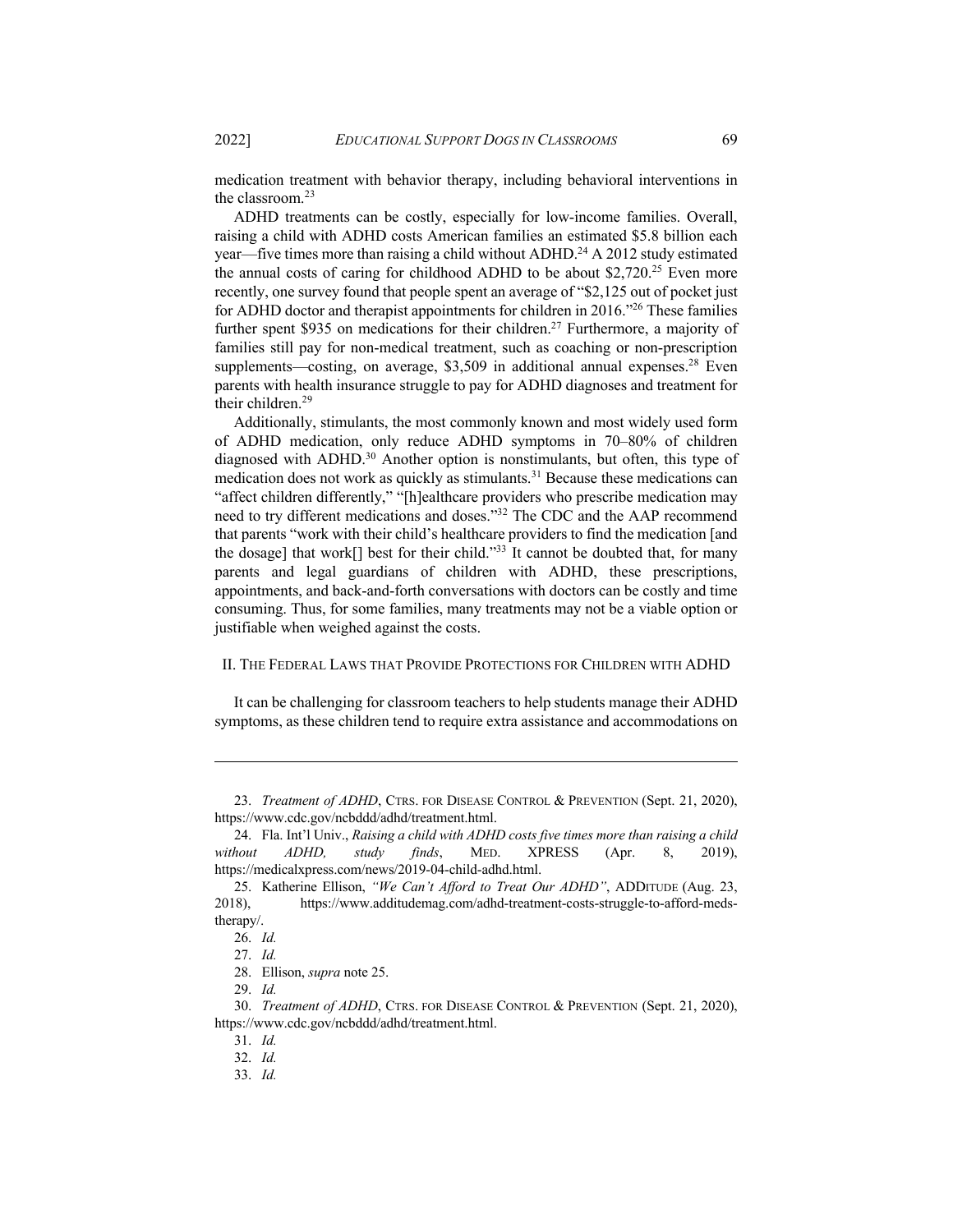a daily basis.34 Most children with ADHD receive federally-funded school services, including special education services and other accommodations, "to lessen the effect of ADHD on their learning."35 There are three main federal laws that govern special services and accommodations for children with disabilities: the Americans with Disabilities Act of 1990 (ADA),<sup>36</sup> Section 504 of the Rehabilitation Act of 1973 (Section 504), $37$  and the Individuals with Disabilities Education Act (IDEA).<sup>38</sup> However, as this Note concludes, the IDEA has more of an individualized, measurable impact on children with ADHD and other disabilities than the ADA and Section 504.39 Thus, this Note focuses primarily on the IDEA. Regardless, all three statutes can still impact children with ADHD. The next three Sections analyze each Act in the context of and in relation to children impaired by ADHD.

# *A. The Effect of the Americans with Disabilities Act of 1990 on Children with ADHD*

First, the ADA *can* impact individuals with ADHD. The ADA was enacted, in part, "to provide a clear and comprehensive national mandate for the elimination of discrimination against individuals with disabilities" and "to ensure that the Federal Government plays a central role in enforcing the standards established in [the ADA] on behalf of individuals with disabilities."<sup>40</sup> Disability, according to the ADA, means "a physical or mental impairment that substantially limits one or more major life activities of such individuals," "a record of such an impairment," or "being regarded as having such an impairment."41 Title II of the ADA provides protections to individuals with disabilities within "public entities,"42 including state or local governments, as well as departments, agencies, and any other instrumentality of such governments.<sup>43</sup> A school district is a "public entity" under Title II of the ADA.<sup>44</sup>

<sup>34.</sup> *ADHD in the Classroom: Helping Children Succeed in School*, CTRS. FOR DISEASE CONTROL & PREVENTION (Sept. 3, 2020), https://www.cdc.gov/ncbddd/adhd/schoolsuccess.html.

<sup>35.</sup> *Id.*

<sup>36.</sup> 42 U.S.C. §§ 12101–12213 (2018).

<sup>37.</sup> 29 U.S.C. § 794 (2018).

<sup>38.</sup> 20 U.S.C. §§ 1400–1409 (2018).

<sup>39.</sup> *See infra* text accompanying notes 91–93.

<sup>40.</sup> 42 U.S.C. §§ 12101(b)(1), (3).

<sup>41.</sup> *Id.* § 12102(1)(A). The ADA further provides that "major life activities include, but are not limited to, caring for oneself, performing manual tasks, seeing, hearing, eating, sleeping, walking, standing, lifting, bending, speaking, breathing, learning, reading, concentrating, thinking, communicating, and working." *Id.* § 12101(2)(A).

<sup>42.</sup> *See id.* §§ 12131–12132, 12141–12150, 12161–12165 (Title II).

<sup>43.</sup> *Id.* § 12131(1).

<sup>44.</sup> DeBord v. Bd. of Educ. of Ferguson-Florissant Sch. Dist., 126 F.3d 1102, 1104 (8th Cir. 1997) ("Title II of the ADA [is] applicable to public entities including public schools."); Swenson v. Lincoln Cty. Sch. Dist. No. 2, 260 F. Supp. 2d 1136, 1146 (D. Wyo. 2003) ("A school district is a 'public entity' under Title II of the ADA.") (citing *DeBord*, 126 F.3d 1104).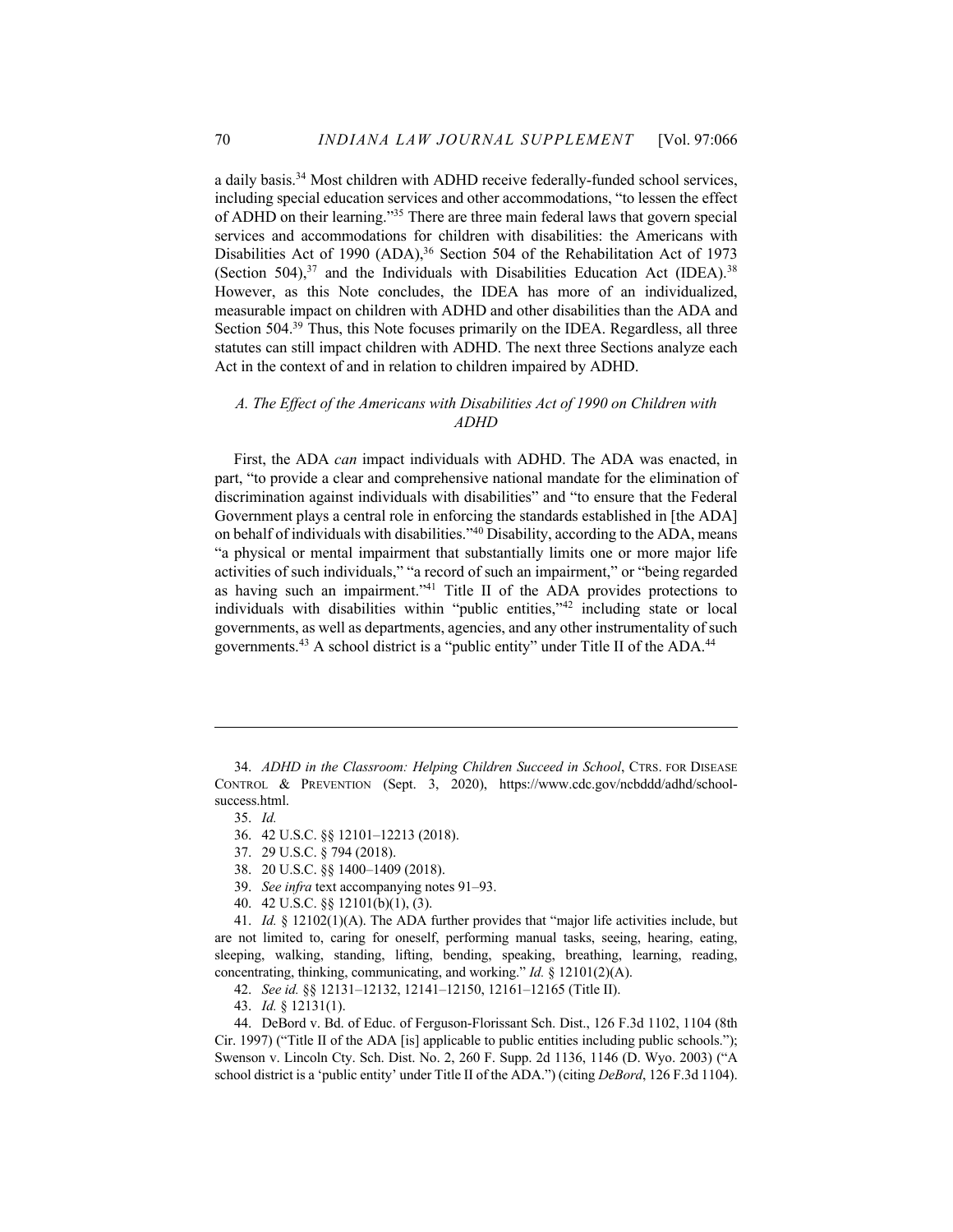While some courts hold that ADHD alone does not qualify as a disability under the ADA,<sup>45</sup> others have, or at least hinted at the possibility.<sup>46</sup> For example, in *Calef v. Gillette Co.*, an employee of Gillette Company was fired due to displaying "irrational behavior" at work, which was believed by his doctor to be caused by his ADHD.<sup>47</sup> Though the court ultimately held that the plaintiff's ADHD did not render him disabled, it concluded that "[o]n different facts, ADHD might disable an individual such that the ADA applies."48 Thus, it is possible that an individual, including children, with ADHD can qualify as having a disability under the ADA if she can meet the standard outlined in the statute. Scholars have argued that the ADA and courts applying it need to recognize neurodevelopmental disorders such as ADHD, as current interpretation and application has left disabled people who are or

47. 322 F.3d at 78.

<sup>45.</sup> *See, e.g.*, Johnson v. Sedgwick Cty. Sheriff's Dep't, 461 F. App'x 756, 759 (10th Cir. 2012) (holding that plaintiff's ADHD did not qualify as a disability under the ADA because he provided no evidence that his ADHD substantially limited a major life activity); Weaving v. Hillsboro, 763 F.3d 1106 (9th Cir. 2014) (holding that plaintiff's "ADHD did not substantially limit either his ability to work or to interact with others"); Lewis v. D.B.I. Servs., 397 F. Supp. 3d 902, 903 (W.D. Tex. 2019) ("[T]he Fifth Circuit has not definitively held that ADHD constitutes a disability under the ADA, neither has it held that it does."). Before the 2008 amendments to the ADA, which broadened its definition of "disabled," "courts addressing ADHD and the ADA declined to hold that ADHD should categorically be rejected as a qualifying disability and emphasized that whether an individual has a disability under the ADA is 'an individualized inquiry.'" *Lewis*, 397 F. Supp. 3d at 903–04 (citing *Sutton v. United Air Lines, Inc.*, 527 U.S. 471 (1999).

<sup>46.</sup> 322 F.3d 75, 86 (1st Cir. 2003); *see* text accompanying notes 54–55. *See also* Halpern v. Wake Forest Univ. Health Servs., 669 F.3d 454, 462 (4th Cir. 2012) ("[Plaintiff's] ADHD and anxiety disorder constitute disabilities giving rise to protection under the . . . ADA."). Before the 2008 ADA amendments, the Seventh Circuit has also acknowledged that attention deficit disorder (ADD) *could* qualify as a disability under the ADA. Davidson v. Midelfort Clinic, Ltd., 133 F.3d 499, 508–09 (7th Cir. 1997). In *Davidson*, however the court ultimately concluded that the plaintiff failed to show that her ADD substantially limited a major life activity. *Id.* Traditionally, ADD and ADHD were considered different disorders, but today, according to the Diagnostic and Statistical Manual of Mental Disorders, 5th Edition (DSM-5), ADD and ADHD are considered "subtypes of the same diagnosis." ADHD Editorial Board & William Dodson, *ADD vs. ADHD: What's the Difference in Symptoms?*, ADDITUDE (Sept. 3, 2019) https://www.additudemag.com/slideshows/add-vs-adhd. ADD is now seen as an outdated term "typically used to describe inattentive-type ADHD," and characterized by disorganization, forgetfulness, and lack of focus. *Id.*; *see also Attention-Deficit/Hyperactivity Disorder (ADHD): Symptoms and Diagnosis*, CTRS. FOR DISEASE CONTROL & PREVENTION (Sept. 21, 2020), https://www.cdc.gov/ncbddd/adhd/diagnosis.html.

<sup>48.</sup> *Id.* at 86. The court noted that though the plaintiff's ADHD may "involve *episodic* incapacity during high periods of stress," people rarely find handling stress to be easy. *Id.* at 85–86. In assessing whether the plaintiff had a disability under the ADA, the court further noted that the plaintiff's impairment was compensated through medication and counseling. *Id.*  at 85. In the end, the court concluded that "[t]here was no evidence in [the] record that [the] plaintiff could not perform some usual activity compared with the general population, or that he had a continuing inability to handle stress at all times, rather than only episodically." *Id.* at 86.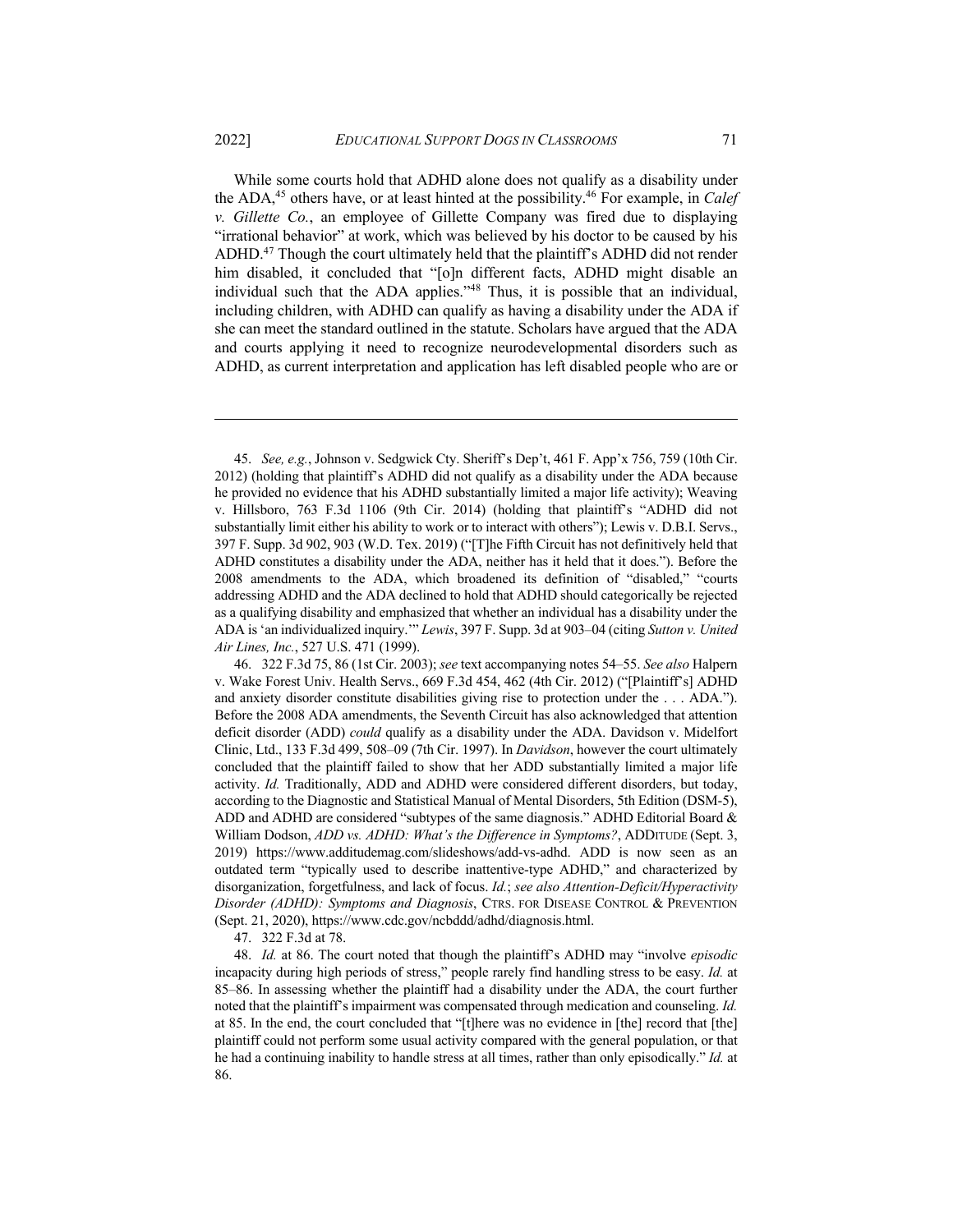seem successful in work and academic environments without adequate protection under the  $law<sup>49</sup>$ 

# *B. The Effect of Section 504 of the Rehabilitation Act of 1973 on Children with ADHD*

Second, Section 504 is a civil rights law that prohibits programs receiving federal funds from discriminating against children with disabilities.<sup>50</sup> Under certain circumstances, the law requires school districts to make accommodations for students impaired by ADHD.<sup>51</sup> Section 504 provides, in relevant part: "No otherwise qualified individual with a disability in the United States . . . shall, solely by reason of her or his disability, be excluded from the participation in, be denied the benefits of, or be subjected to discrimination under any program or activity receiving federal financial assistance . . . ."52 The Office for Civil Rights enforces Section 504 in "programs and activities that receive Federal financial assistance from [the U.S. Department of Education]," which includes public school districts.<sup>53</sup>

Children with ADHD can qualify as a person with a disability under Section 504,<sup>54</sup> but whether the child receives support at school typically depends on if they meet the eligibility requirements for a 504 Plan as established by the law.<sup>55</sup> Section 504 "does not specifically list which disabilities are included . . . [, but it is] usually

50. *The Civil Rights of Students with Hidden Disabilities Under Section 504 of the Rehabilitation Act of 1973*, U.S. DEP'T OF EDUC. (Jan. 1, 1995), https://www2.ed.gov/about/offices/list/ocr/docs/hq5269.html.

51. *Protecting Students with Disabilities*, U.S. DEP'T OF EDUC. (Jan. 10, 2020), https://www2.ed.gov/about/offices/list/ocr/504faq.html [hereinafter *Protecting Students*]; *see also* Eileen Bailey, *Is an IEP or 504 Plan Best for Your Child? How to Decide*, ADDITUDE (Aug. 20, 2019), https://www.additudemag.com/iep-step-5-evaluate-your-options/.

52. 29 U.S.C. § 794.

53. *Protecting Students*, *supra* note 51.

55. Andrew M.I. Lee, *Section 504 of the Rehabilitation Act of 1973: What You Need to Know*, UNDERSTOOD, https://www.understood.org/en/school-learning/your-childsrights/basics-about-childs-rights/section-504-of-the-rehabilitation-act-of-1973-what-youneed-to-know ("If the school determines that a child is eligible under Section 504, it must provide appropriate services and supports. This happens through a 504 Plan.").

<sup>49.</sup> Rhodes v. Langston Univ., 462 Fed. App'x 773, 778 (10th Cir. 2011) ("The ADA does not define the term 'substantially limits.'"). See Christine M. Muller, *Expanding Protection for Attention Deficit Hyperactivity Disorder Individuals Under the Americans with Disabilities Act*, 17 LOY. J. PUB. INT. L. 61 (2015), for an example of scholarship advocating for this change in ADA law to be made.

<sup>54.</sup> *See, e.g.*, Centennial Sch. Dist. v. Phil L. *ex rel.* Matthew L., 799 F. Supp. 2d 473 (E.D. Pa. 2011). The court in this case relied upon the ADA's definition of "disability" in determining whether the plaintiff qualified as having a disability under Section 504. *Id.* "Since [Section] 504's definition of disability is identical to the ADA's definition, it is appropriate to look to the ADA for guidance in interpreting this definition . . . . Thus, the ADA affords individuals at least as much protection as provided by the Rehabilitation Act." *Id.* at 483. The district court ultimately held that the child was disabled under Section 504 during the times that he was not properly and frequently taking ADHD medication, *id.* at 486–87, which "mitigate[d] the effect of [his] ADHD to such a degree that it no longer substantially limit[ed] his major life activities of thinking and learning," *id.* at 486.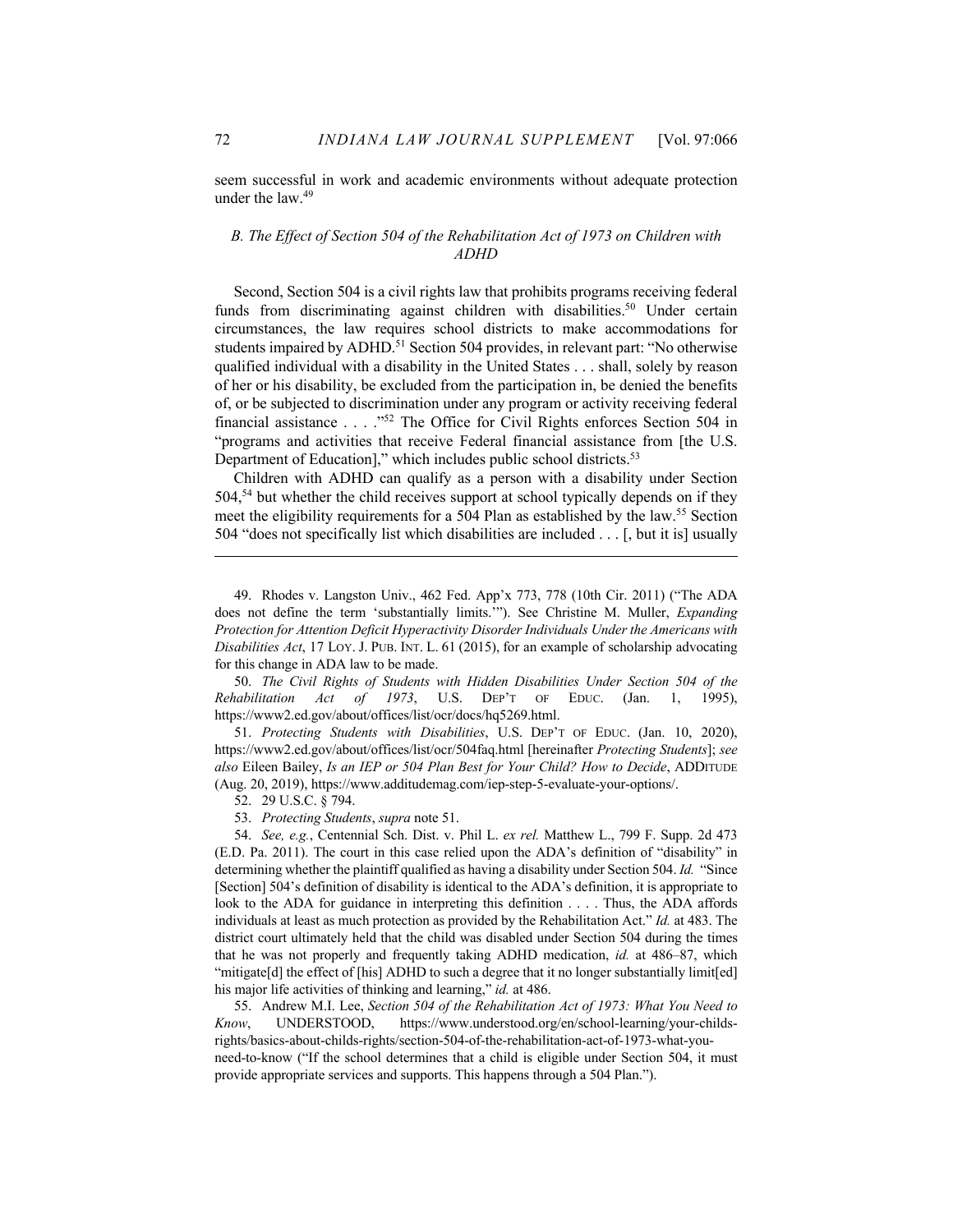limited to those with long-term disabilities, such as attention deficit and hyperactivity disorder."56 Section 504 is "intentionally left as broad a statement of possible physical and mental impairments so that each school can determine eligibility on the basis of an individual case."57 504 Plans spell out accommodations and modifications "needed for the student to have an opportunity to perform at the same level as their peers."58 Examples of these accommodations and modifications include blood sugar monitoring, extra check-ins from teachers, placing a child at the front of the classroom, and providing a wheelchair ramp. 59

A 504 Plan is developed to ensure that a child with a disability attending an elementary or secondary educational institution "receives accommodations that will ensure their academic success and access to the learning environment."<sup>60</sup> Accommodations in 504 Plans are "designed so that a student can learn in a classroom environment for the entire day and participate in school just as they would if they didn't have a disability, rather than being taught in separate special education classrooms."61 Each 504 Plan is individually created and specially suited to each student's needs.<sup>62</sup> Getting a 504 Plan approved and implemented can be a lengthy process, often started by contacting the child's teacher or principal with concerns and possibly getting an official disability diagnosis for the child.<sup>63</sup> Then, the school will follow their protocols for determining whether a 504 Plan is appropriate by assessing the child's test scores, academic performance, comments from the child's teachers and parents, and the child's diagnosis.<sup>64</sup> Each school controls the actual format of its own 504 Plans.<sup>65</sup> However, unlike an individualized education plan, <sup>66</sup> a 504 Plan "will not include academic goals, benchmarks, or measurements," but will simply "list specific accommodations or requirements that will make it possible for your child to succeed in a general education program."67

As in cases involving the ADA,<sup>68</sup> students impaired by ADHD may face challenges establishing they are disabled under Section 504 and, thus, are prohibited from accessing the protections afforded by it. For example, *Zachary M. v. Bd. of Educ. of Evanston Twp. High Sch. Dist. No. 202* involved a student impaired by ADHD who was repeatedly denied accommodations under Section 504 by relevant school officials.<sup>69</sup> Additionally, the First Circuit has found that an ADHD diagnosis,

58. *Id.*

61. Mauro, *supra* note 56.

67. *Id.*

<sup>56.</sup> Terri Mauro, *504 Plans for Students with Disabilities*, VERYWELL FAMILY (Feb. 14, 2021), https://www.verywellfamily.com/what-is-a-504-plan-3104706.

<sup>57.</sup> *Id.*

<sup>59.</sup> *Id.*

<sup>60.</sup> *What is the difference between an IEP and a 504 Plan?*, ACCESSCOMPUTING, https://www.washington.edu/accesscomputing/what-difference-between-iep-and-504-plan [hereinafter *What is the difference?*].

<sup>62.</sup> *Id.*

<sup>63.</sup> *Id.*

<sup>64.</sup> *Id.*

<sup>65.</sup> *Id.*

<sup>66.</sup> *See infra* footnotes 90–91 and accompanying text.

<sup>68.</sup> *See supra* footnotes 47–50 and accompanying text.

<sup>69.</sup> 829 F. Supp. 2d 649 (N.D. Ill. 2011).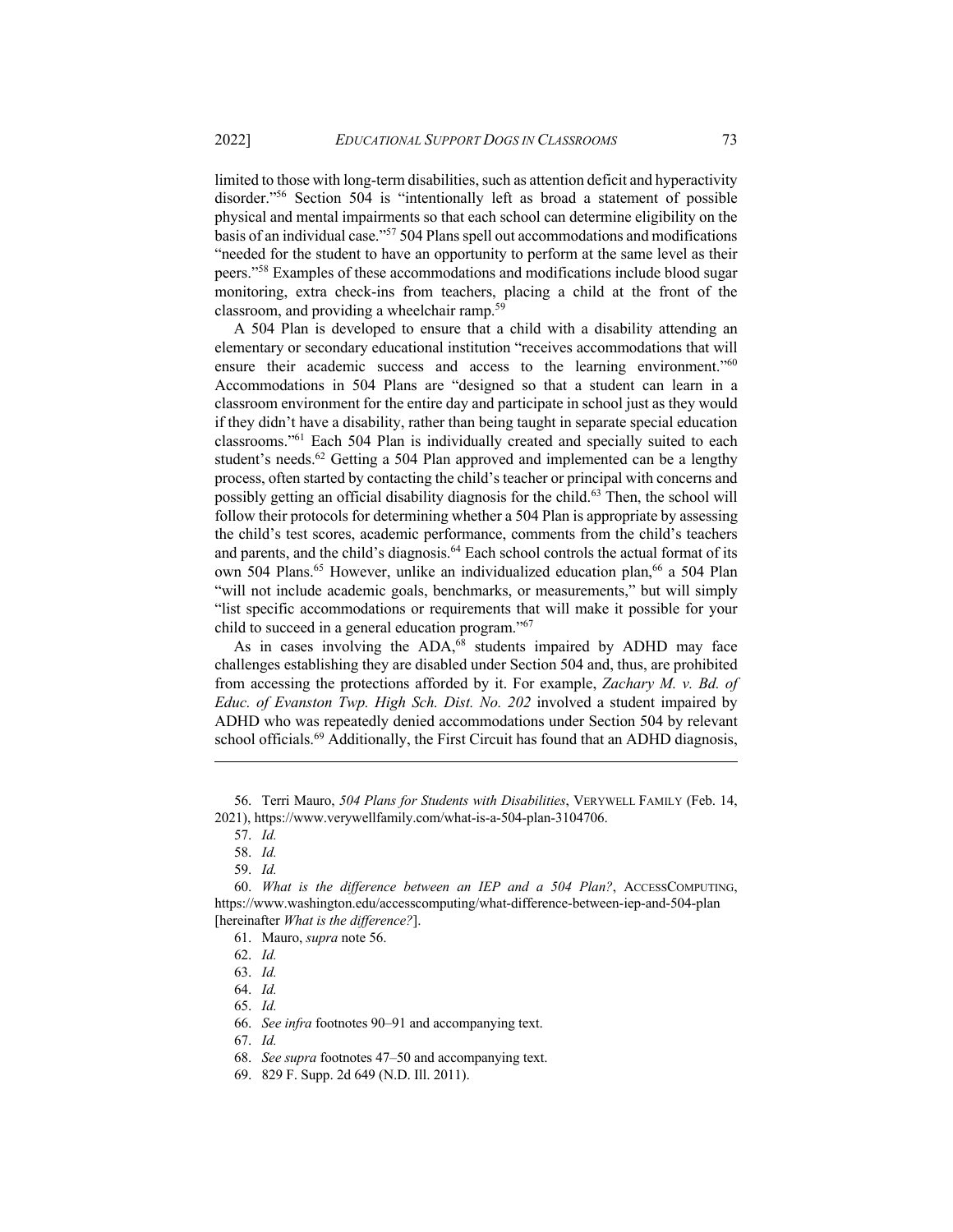on its own, is not sufficient to establish a disability.70 Also, while Title II of the ADA and Section 504 are meant to provide protections to students in schools, courts often hold that students and their parents cannot bring lawsuits asserting a denial of free appropriate public education under either the ADA or Section 504 before exhausting their administrative remedies and options through the IDEA first.<sup>71</sup> This Note further addresses the exhaustion obstacle in the next Section.

# *C. The Effect of the Individuals with Disabilities Education Act on Children with ADHD*

Under the IDEA, "[e]ach state receiving federal funding through its provisions must ensure that every disabled school-age child receives a [free and appropriate public education]."72 Though the IDEA has a specific definition of "child with a disability," different than the definition used by the ADA and Section 504, Congress left some terms open.<sup>73</sup> For example, though the IDEA, in defining "child with a disability," spells out "hearing impairments (including deafness)," "visual impairments (including blindness)," and "autism," it also includes more vague terms such as "other health impairments."<sup>74</sup> However, the Office of Special Education Programs within the Department of Education, the principal agency designated for administering and carrying out the IDEA,<sup>75</sup> provided guidance on what "other health impairments" means.<sup>76</sup> The agency defines "other health impairments" as "having limited strength, vitality, or alertness, including a heightened alertness to

<sup>70.</sup> Calef v. Gillette Co., 322 F.3d 75, 86 (1st Cir. 2003). It should be noted that this case involves an employee-employer relationship. *Id.*

<sup>71.</sup> *See e.g.*, Durbrow v. Cobb Cty. Sch. Dist., 887 F.3d 1182 (11th Cir. 2018) (holding that because the plaintiff's claims under the ADA, the IDEA and the Rehabilitation Act alleged the denial of a free appropriate public education, the IDEA required exhaustion of administrative remedies). In 2017, the Supreme Court clarified "the circumstances in which parents must exhaust the administrative remedies found in the [IDEA], when their lawsuit purports to assert claims only under *other* federal discrimination statutes—namely, the [ADA] and [Section] 504." Michael T. Raupp, *Supreme Court Clarifies Administrative Exhaustion Requirements Under IDEA*, HUSCH BLACKWELL (Feb. 25, 2017), https://www.k-12legalinsights.com/2017/02/supreme-court-clarifies-administrative-exhaustion-

requirements-idea. A unanimous Court held that "parent's must exhaust IDEA's administrative procedures only when the 'substance, or gravamen, of the plaintiff's complaint" seeks relief for the denial of a Free Appropriate Public Education." *Id.*; *see also infra* footnotes 94 and 159–62 and accompanying text.

<sup>72.</sup> C.G. *ex rel.* A.S. v. Five Town Comm. Sch. Dist., 513 F.3d 279, 284 (1st Cir. 2008).

<sup>73.</sup> "The term 'child with a disability' means a child . . . with intellectual disabilities, hearing impairments (including deafness), speech or language impairments, visual impairments (including blindness), serious emotional disturbance (referred to in this chapter as "emotional disturbance"), orthopedic impairments, autism, traumatic brain injury, other health impairments, or specific learning disabilities; and who . . . needs special education and related services." 20 U.S.C.A. § 1401(3)(A). A child who may be experiencing developmental delays also qualifies as "a child with a disability." *Id.* § 1401(3)(B).

<sup>74.</sup> *Id.* § 1401(3)(A).

<sup>75.</sup> *Id.* § 1404(a).

<sup>76.</sup> *See* 34 C.F.R. § 300.8(c)(9).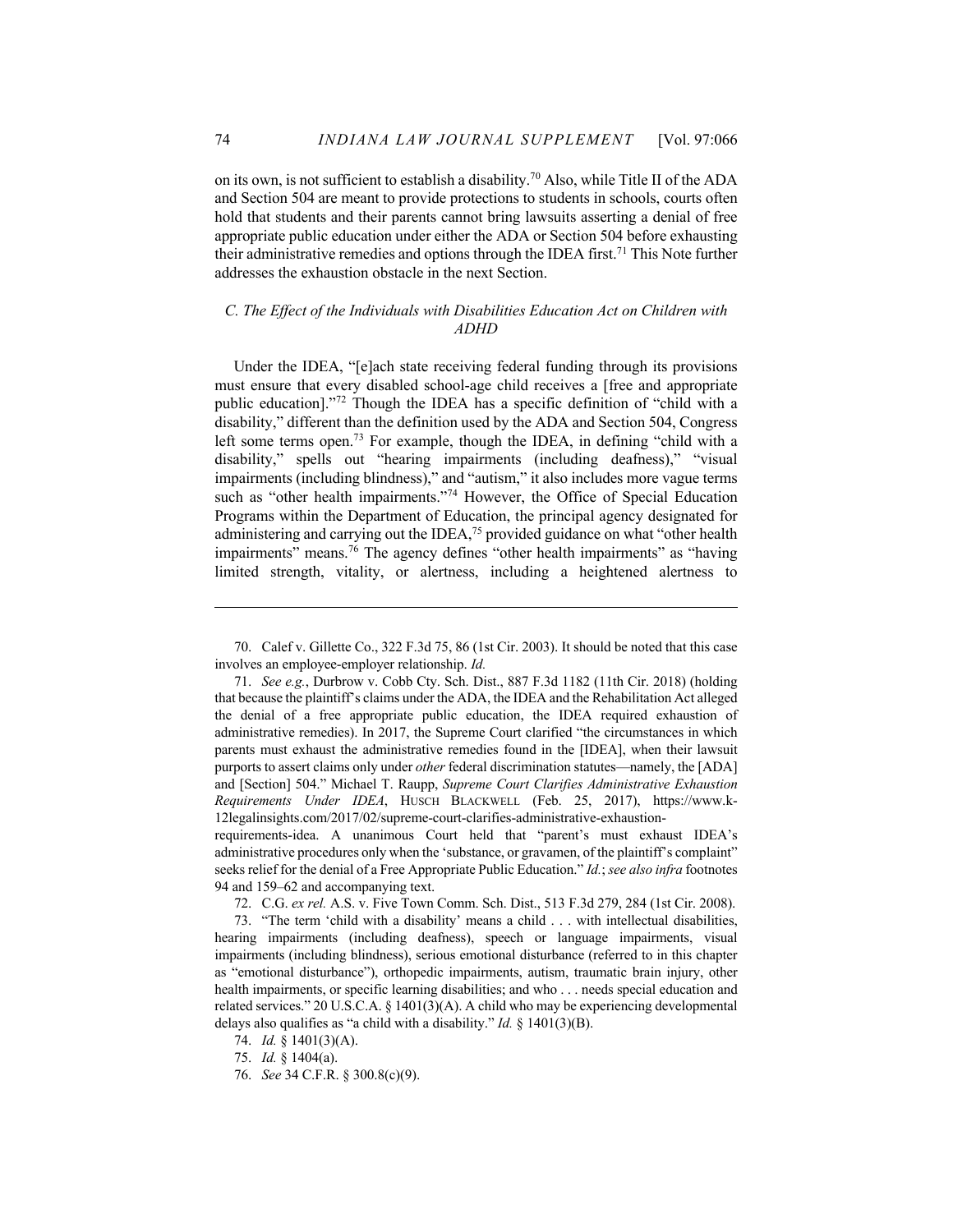environment that . . . [i]s due to chronic or acute health problems such as . . . attention deficit disorder or attention deficit hyperactivity disorder," and "[a]dversely affects a child's educational performance."77

Plaintiffs in IDEA cases may be "required to utilize the elaborative [administrative] scheme established by the [IDEA] before resorting to the courts to challenge the actions of the local school authorities."78 Specifically, the IDEA's exhaustion provision<sup>79</sup> requires parents or guardians to file a complaint with the appropriate state or local educational agency,  $80$  which will then spur a "[p]reliminary meeting" to discuss the complaint.<sup>81</sup> If that preliminary meeting does not resolve the dispute, then a mediation process will likely begin.<sup>82</sup> Ultimately, if the issue still has not been resolved, a formal "due process hearing" will take place.<sup>83</sup> The exhaustion of administrative remedies is required so that "disputes related to the education of disabled children are first analyzed by administrators with expertise in the area who can promptly resolve grievances" before turning to courts and judges that simply lack that expertise.<sup>84</sup>

Further, the IDEA ensures "that all children with disabilities have available to them a free appropriate public education [or FAPE] that emphasizes special education and related services designed to meet their unique needs and prepare them for further education, employment, and independent living."85 The term '"free appropriate public education' means special education and related services that . . . (A) have been provided at public expense, under public supervision and direction, and without charge; (B) meet the standards of the State educational agency; (C) include an appropriate [school]; and (D) are provided in conformity with the [plan] required under section 1414."86 The IDEA further ensures "that *educators and parents* have the necessary tools to improve educational results for children with disabilities."87

The statute further provides for the creation of an Individualized Education Plan (IEP) for a child with a disability. $88$  The IEP includes, among other items, statements

- 82. *Id.* § 1415(f)(1)(B)(i)(IV); *id.* § 1415(e).
- 83. *Id.* § 1415(f)(1)(B)(ii).

84. A*. ex rel*. A v. Hartford Bd. of Educ., 976 F. Supp. 2d 164 (D. Conn. 2013) (quoting N.S. v. Attica Cent. Schs., 386 F.3d 107, 112 (2d Cir. 2004)); *see also* Polera v. Bd. of Educ. of the Newburgh Enlarged City Sch. Dist., 288 F.3d 478, 487 (2d Cir. 2002). However, landmark Supreme Court cases make clear that the Court is still able—and willing—to make decisions regarding children's developmental needs in classrooms. *See, e.g.*, Meyer v. Nebraska, 262 U.S. 390 (1923) (making developmental assumptions regarding the benefits of children learning foreign languages and education generally).

85. 20 U.S.C. § 1400(d)(1)(A).

- 87. *Id.* § 1400(b)(C)(3) (emphasis added).
- 88. *See id.* § 1414(d).

<sup>77.</sup> *Id.*

<sup>78.</sup> Frazier v. Fairhaven Sch. Comm., 276 F.3d 52, 60 (1st Cir. 2002) (quoting N.B. by D.G. v. Aluchua Cty. Sch. Bd., 84 F.3d 1376, 1378 (11th Cir. 1996)).

<sup>79.</sup> *Supra* Part II.

<sup>80.</sup> 20 U.S.C. § 1415(f)(1)(A).

<sup>81.</sup> *Id.* § 1415(f)(1)(B)(i).

<sup>86.</sup> *Id.* § 1401(9).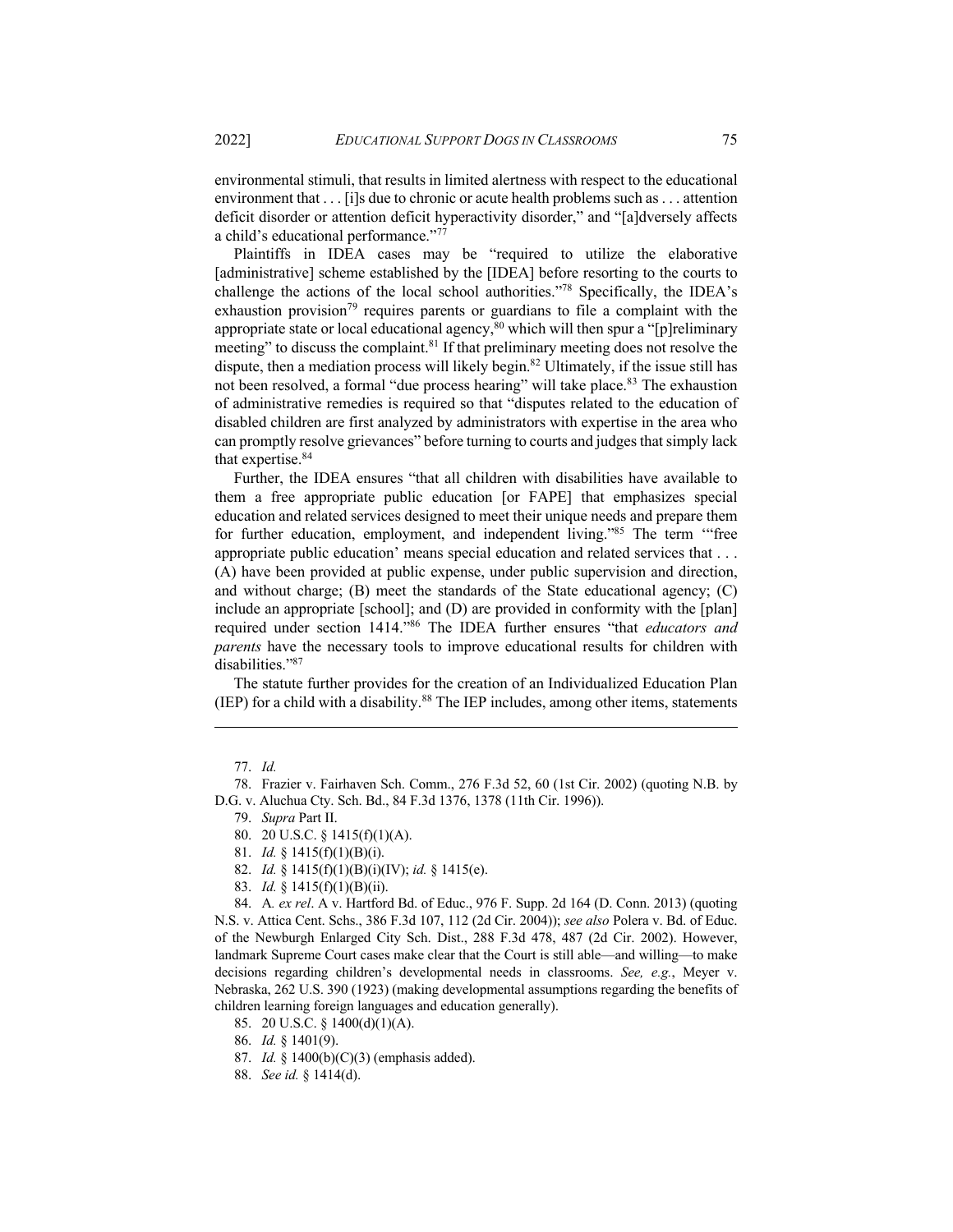of the child's current levels of academic achievement and performance; measurable annual goals and descriptions of the child's progress toward meeting those goals; statements detailing the anticipated frequency and duration of the services, as well as the extent to which the child will participate with nondisabled children in the classroom and the special education; and "related services and supplementary aids and services, based on peer-reviewed research to the extent practicable, to be provided to the child."89 Additionally, the IDEA provides that an "individualized education program team," or "IEP Team," is the group of individuals comprised of a child's parents, at least one regular-education teacher, at least one special education teacher or provider, a qualified and knowledgeable representative of the local education agency, and an individual who can interpret the institutional implications of the results of the evaluation.<sup>90</sup> Thus, an IEP is individually created by the group of people that work the closest with a child and know their needs best.

This Note focuses on the IDEA, as opposed to the ADA or Section 504, as IEPs are specially crafted by school staff, parents, and specialists for the benefit of students with disabilities. Further, the "IDEA process is more involved than that of Section 504 . . . and requires documentation of measurable growth."91 The Supreme Court has also clarified that the "IDEA guarantees individually tailored educational services for children with disabilities, while Title II [of the ADA] and [Section] 504 promise nondiscriminatory access to public institutions for people with disabilities of all ages."92 Additionally, while the prevalence of children with disorders of executive function, such as ADHD, is relatively low in the general population, "these children likely comprise the vast majority of the school-age children eligible for special education services under the [IDEA] in the [United States]."93

Despite the fact that those who work the closest with disabled students are given the legal right to create IEPs, this Note argues that the IDEA should expressly provide for the option to allow students access to educational support dogs, especially considering the incredibly promising recent social science understandings demonstrating the overwhelming benefits of educational support animals on both children impaired by ADHD and children in classrooms generally.<sup>94</sup> Part III summarizes the recent growth of social science research surrounding human-animal

94. *See generally, e.g.*, HOW ANIMALS HELP STUDENTS LEARN: RESEARCH AND PRACTICE FOR EDUCATORS AND MENTAL-HEALTH PROFESSIONALS (Nancy R. Gee, Aubrey H. Fine, & Peggy McCardle eds., 2017).

<sup>89.</sup> *Id.* § 1414(d)(1)(A).

<sup>90.</sup> *Id.* § 1414(d)(1)(B).

<sup>91.</sup> *What is the difference?*, *supra* note 60.

<sup>92.</sup> Fry v. Napoleon Cmty. Sch., 137 S. Ct. 743, 747, 756 (2017).

<sup>93.</sup> Sabrina E. B. Schuck & Aubrey H. Fine, *School-based Animal-Assisted Interventions for Children with Deficits in Executive Function*, *in* HOW ANIMALS HELP STUDENTS LEARN: RESEARCH AND PRACTICE FOR EDUCATORS AND MENTAL-HEALTH PROFESSIONALS 69 (Nancy R. Gee, Aubrey H. Fine, & Peggy McCardle eds., 2017) ("ADHD is considered to be a result of a psychological disruption of dopaminergic systems resulting in impaired EF."). Though the ADA does not define "substantially limits," *see supra* note 41, it should be noted that courts have held that the "mere receipt of an [IEP] under the IDEA by itself [does not] demonstrate a substantial limitation" of a major life activity, *see, e.g.*, Ellenberg v. N.M. Military Inst., 572 F.3d 815, 821 (10th Cir. 2009).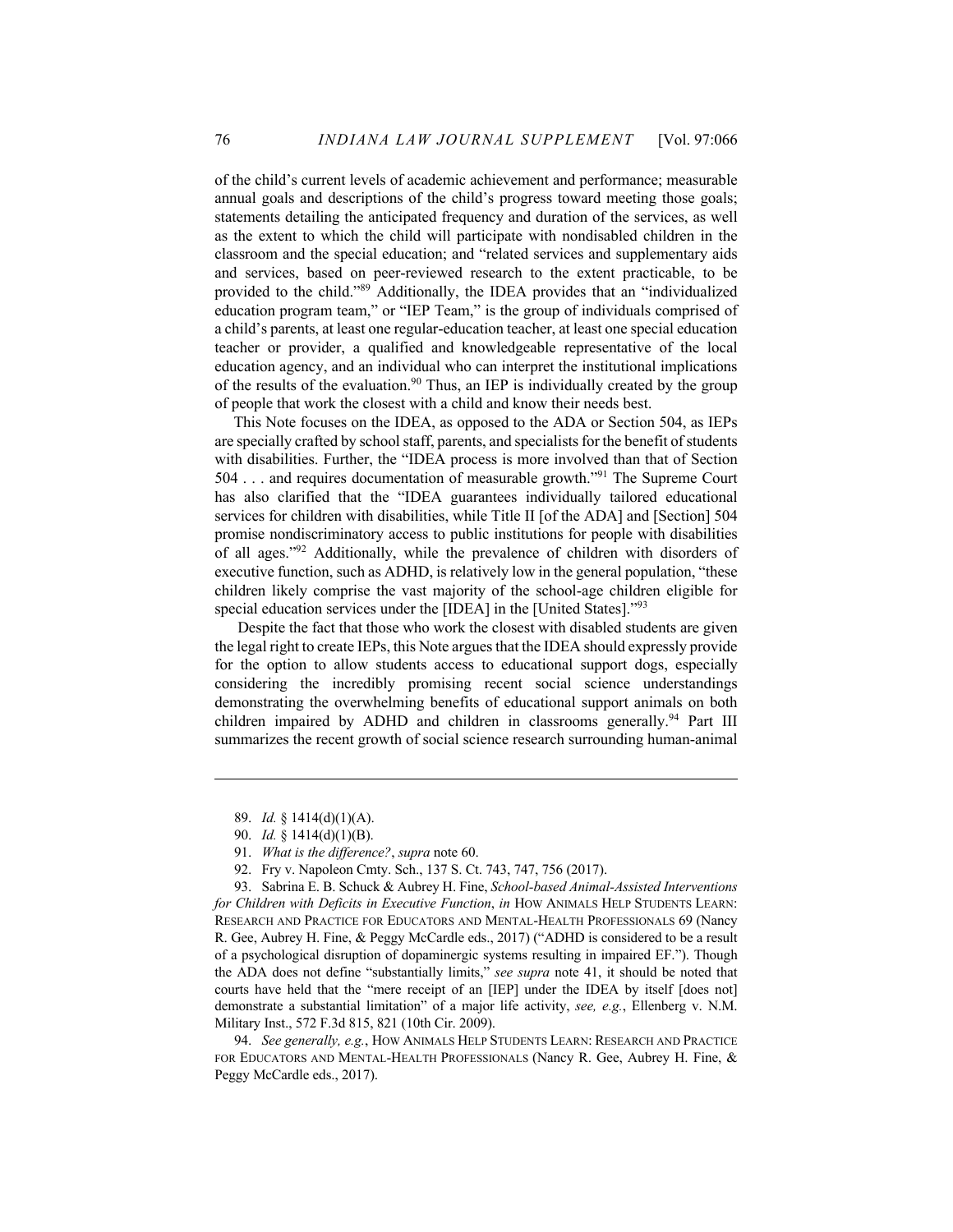interaction, especially as it pertains to children and children with disabilities, including ADHD.

#### III. THE RECENT WAVE OF HUMAN-ANIMAL INTERACTION RESEARCH

Though research on human-animal interaction—particularly involving children in education settings—is still in its infancy, the findings thus far are incredibly promising.95 Research on the effects of animal interaction on human cognition has grown dramatically in the last two decades.<sup>96</sup> Specifically, studies show that bringing animals into classrooms result in a multitude of positive benefits and effects on children, ranging from improved mood and motivation<sup>97</sup> to the opportunity of teaching responsibility and conscientiousness in the classroom.<sup>98</sup>

Human-animal interaction can be particularly beneficial for children with ADHD.<sup>99</sup> Preliminary research suggests that participating in dog training activities may enhance social competence and reduce problem behaviors, such as anger management and frustration tolerance, in children and teenagers with ADHD.<sup>100</sup>

97. Kerstin Meints, Victoria Brelsford, Nancy R. Gee, & Aubrey H. Fine, *Animals in Education Settings: Safety for* All, *in* HOW ANIMALS HELP STUDENTS LEARN: RESEARCH AND PRACTICE FOR EDUCATORS AND MENTAL-HEALTH PROFESSIONALS 13 (Nancy R. Gee, Aubrey H. Fine, & Peggy McCardle eds., 2017) (citing Nancy R. Gee, Aubrey H. Fine, & Sabrina Schuck, *Animals in Educational Settings: Research and Practice*, *in* HANDBOOK ON ANIMAL-ASSISTED THERAPY 195-210 (4th ed. 2015)).

98. *Id.* (citing Clarissa M. Uttley, *Animal Attraction: Including Animals in Early Childhood Classrooms*, YOUNG CHILDREN*,* Sept. 2013, at 16; Eberhard Hummel & Christoph Randler, *Living Animals in the Classroom: A Meta-Analysis on Learning Outcome and a Treatment-Control Study Focusing on Knowledge and Motivation*, 21 J. SCI. EDUC. & TECH. 95 (2012) (including a more meta-analysis)).

99. *See generally* Sabrina E. B. Schuck & Aubrey H. Fine, *School-based Animal Assisted Interventions for Children with Deficits in Executive Function*, *in* HOW ANIMALS HELP STUDENTS LEARN: RESEARCH AND PRACTICE FOR EDUCATORS AND MENTAL-HEALTH PROFESSIONALS 69, 69–77 (Nancy R. Gee, Aubrey H. Fine, & Peggy McCardle eds., 2017) (describing effects of human-animal interaction on children with ADHD).

100. *Id.* at 75–76 (citing Aubrey H. Fine, Avril Lindsay Dennis, & Christine Bowers, *Incorporating Animal-Assisted Interventions in Therapy with Boys at Risk*, *in* ENGAGING BOYS IN TREATMENT: CREATING APPROACHES TO THE THERAPY PROCESS 115–33 (C. Haen, ed., 2011)). Social competence is the "condition of possessing the social, emotional, and intellectual skills and behaviors needed to succeed as a member of society" and necessary "for successful social adaptation." *Social Competence*, ENCYCLOPEDIA OF CHILD. HEALTH, http://www.healthofchildren.com/S/Social-Competence.html.

<sup>95.</sup> Aubrey H. Fine & Nancy R. Gee, *How Animals Help Children Learn: Introducing a Roadmap for Action*, *in* HOW ANIMALS HELP STUDENTS LEARN: RESEARCH AND PRACTICE FOR EDUCATORS AND MENTAL-HEALTH PROFESSIONALS 3 (Nancy R. Gee, Aubrey H. Fine, & Peggy McCardle eds., 2017).

<sup>96.</sup> Karin Hediger, Nancy R. Gee, & James A. Griffin, *Do Animals in the Classroom Improve Learning, Attention, or Other Aspects of Cognition?, in How ANIMALS HELP* STUDENTS LEARN: RESEARCH AND PRACTICE FOR EDUCATORS AND MENTAL-HEALTH PROFESSIONALS 56, 57 (Nancy R. Gee, Aubrey H. Fine, & Peggy McCardle eds., 2017). Some of these studies "provide the basis for discussing the impact of dogs on children's attention and cognition." *Id.*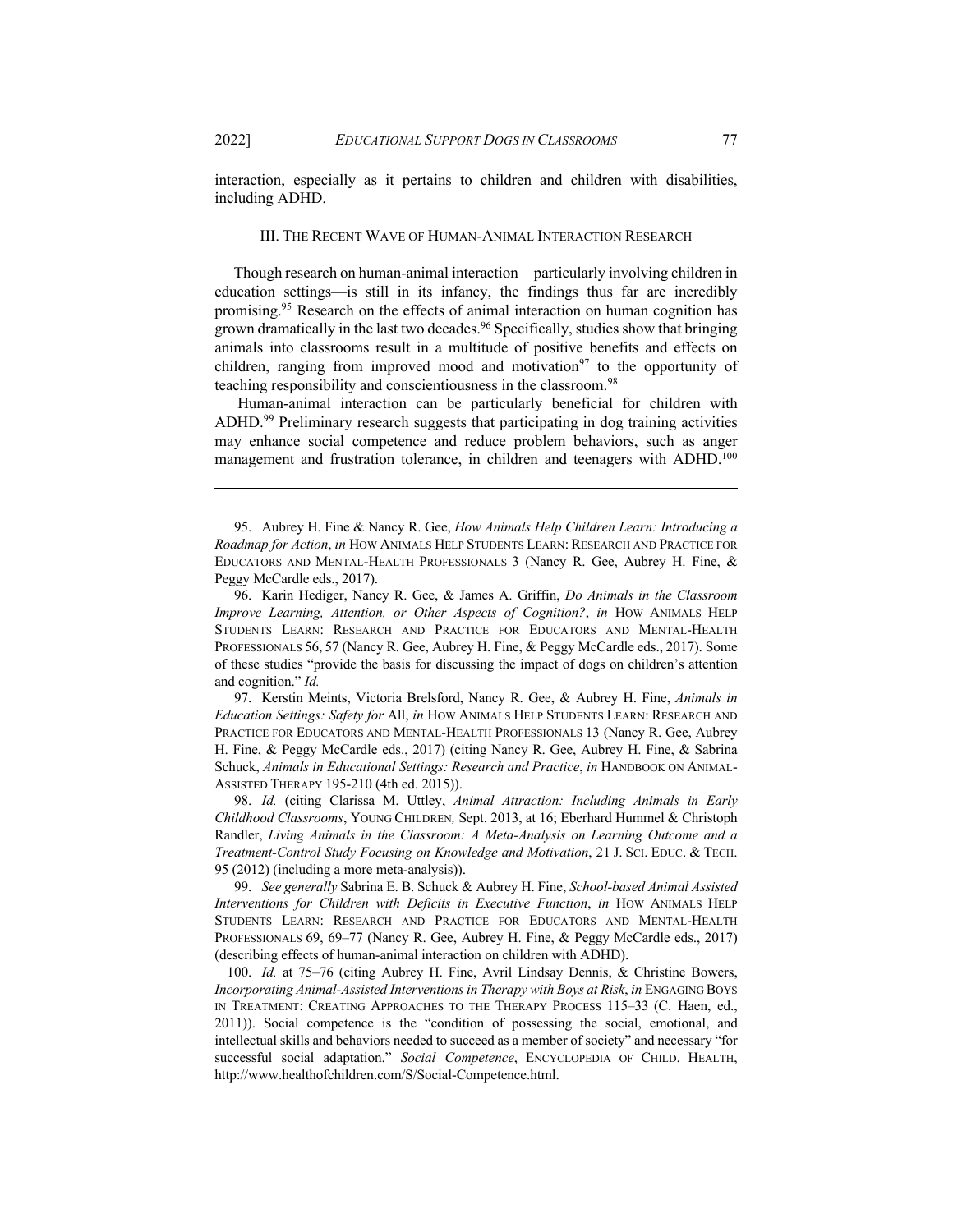Further research suggests that children who completed social training sessions with dogs demonstrated lower levels of aggression than groups of children who completed the training without the presence of dogs.<sup>101</sup> These findings can be incredibly beneficial for children with ADHD, as they "often have a harder time monitoring their social behavior than other children," and "don't always know how to read social situations and others' reactions."102 Poor social competence may have detrimental effects on several aspects of a child's health and wellbeing, including cognitive abilities, relationships, and emotion regulation.103 Data also demonstrates that a relationship exists between lower levels of social competence and lower academic performance and achievement.104

Additional research concludes that the mere presence of a registered therapy animal reduces stress in learning environments.105 Reducing stress is beneficial for children impaired by hyper-sensory stimulation as it "allow[s] anxious or overstimulated children to better focus."<sup>106</sup> Moreover, while support dogs often have a calming effect on people,  $107$  studies have shown that dogs may also promote productivity and task completion in individuals with the "sluggish cognitive tempo" commonly associated with ADHD.<sup>108</sup> Children also demonstrate higher levels of

102. Janice Schreier, *Helping a child with ADHD develop social skills*, MAYO CLINIC HEALTH SYSTEM (Feb. 24, 2020), https://www.mayoclinichealthsystem.org/hometownhealth/speaking-of-health/helping-a-child-with-adhd-develop-social-skills. "ADHD and anger often go hand in hand. Trouble with self-control and expressing emotions can lead to outbursts." *ADHD and Anger*, UNDERSTOOD, https://www.understood.org/en/learningthinking-differences/child-learning-disabilities/add-adhd/adhd-and-anger-what-you-need-toknow.

103. Pendry et al., *supra* note 101 (citing Lenneke R. A. Alink, Dante Cicchetti, Jungmeen Kim, & Fred A. Rogosch, *Longitudinal Associations Among Child Maltreatment, Social Functioning, and Cortisol* Regulation, 48 DEVELOPMENTAL PSYCH. 224, 224-36 (2012); and then citing L. J. Luecken, D. S. Roubinov, & R. Tanaka, *Childhood Family Environment, Social Competence and Health Across the Lifespan*, 30 J. SOC. & PERS. RELATIONSHIPS 171, 171-78 (2013)).

104. *ID.* AT 42 (CITING M. A. SØRLIE &T. NORDHAL,*PROBLEMATFERD I SKOLEN: HOVEDFUNN, FORKLARINGER OG PEDAGOGISKE IMPLIKASJONER*, NOVA RAPPORT 12A (1998); KATHRYN R. WENTZEL, *RELATIONS BETWEEN SOCIAL COMPETENCE AND ACADEMIC ACHIEVEMENT IN EARLY ADOLESCENCE*, 62 CHILD DEVELOPMENT 1066, 1066-78 (1991)).

105. *See* Marlene Cimons, *Your dog can make you feel better, and here's why*, WASH. POST: HEALTH & SCI. (Sept. 19, 2016), https://www.washingtonpost.com/national/healthscience/your-dog-can-make-you-feel-better-and-heres-why/2016/09/19/fde4aeec-6a2a-11e6- 8225-fbb8a6fc65bc\_story.html; Schuck & Fine, *supra* note 96, at 71.

106. Schuck & Fine, *supra* note 93, at 71.

107. Cimons, *supra* note 105.

108. Schuck & Fine, *supra* note 93, at 71 (citing Benjamin B. Lahey, Elizabeth A. Schaughency, George W. Hynd, Caryn L. Carlson & Naomi Nieves, *Attention Deficit* 

<sup>101.</sup> Patricia Pendry, Alexa M. Carr, & Jaymie L. Vandagriff, *Does Animal Presence or Interaction Impact Social and Classroom Behaviors Conducive to Student Educational Success?*, *in* HOW ANIMALS HELP STUDENTS LEARN: RESEARCH AND PRACTICE FOR EDUCATORS AND MENTAL-HEALTH PROFESSIONALS 49 (Nancy R. Gee, Aubrey H. Fine, & Peggy McCardle eds., 2017) (citing I. Tissen, A. Hergovich, & C. Spiel, *School-Based Social Training with and Without Dogs: Evaluation of Their Effectiveness*, 20 ANTHROZOÖS 365-73 (2007)).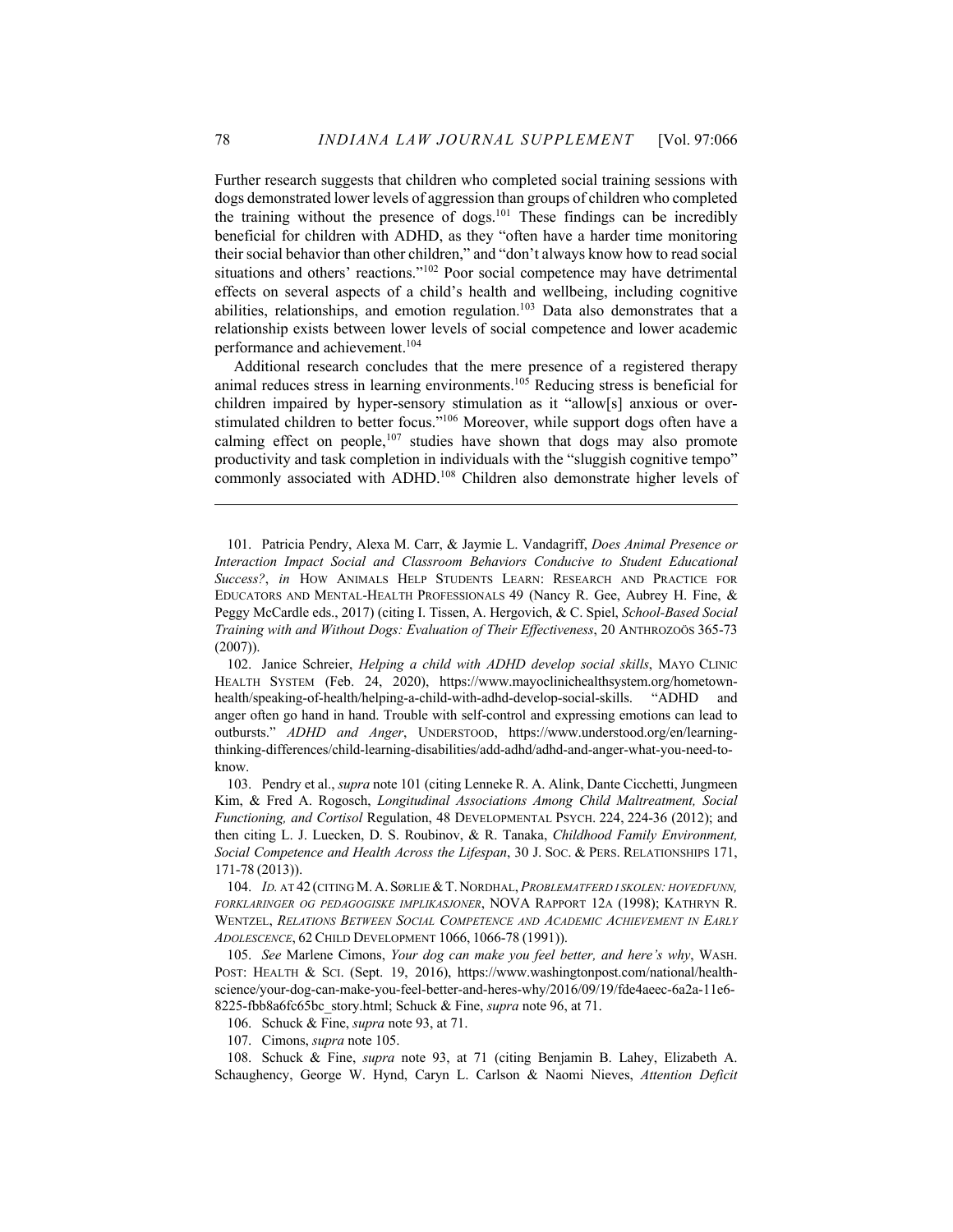social interaction, productivity, and attentiveness—all of which children with ADHD struggle with—when a dog is present in the classroom compared to when a dog is not present.109

Additionally, this growing field of research has demonstrated that trained dogs in classrooms can have positive benefits on children *not* affected by ADHD. For example, children's task performance is improved in the presence of a dog, compared to in the presence of a stuffed toy dog or a human.<sup>110</sup> Additionally, high cortisol levels can have negative effects on memory and attention, $111$  and studies have shown that interactions with dogs can reduce cortisol levels in high-stress situations.<sup>112</sup> Strong bonds between children and support dogs are also likely to have positive effects on children's cognitive processes.<sup>113</sup> Thus, these findings suggest that feelings of support when it comes to a relationship with an animal may enhance a child's overall academic performance.<sup>114</sup> The results of studies in this area also indicate that dogs can moderate stress responses in many different situations, and, by reducing stress

*Disorder with and Without Hyperactivity: Comparison of Behavioral Characteristics of Clinic-Referred Children*, 26 J. AM. ACAD. CHILD & ADOLESCENT PSYCHIATRY 718, 718–23 (1987); Ronald Neeper & Benjamin B. Lahey, *The Children's Behavior Rating Scale: A Factor Analytic Developmental Study*, 15 SCH. PSYCHOL. REV. 277, 277–88 (1986)); *see also id.* at 76, 78.

109. Pendry et al., *supra* note 101, at 49 (citing Andreas Hergovish, Bardia Monshi, Gabriele Semmler & Verena Zieglmayer, *The Effects of the Presence of a Dog in the Classroom*, 15 ANTHROZOÖS 37, 37–50 (2002)). For a list of symptoms of ADHD in children, see *Attention-deficit/hyperactivity disorder (ADHD) in children*, MAYO CLINIC, https://www.mayoclinic.org/diseases-conditions/adhd/symptoms-causes/syc-20350889.

110. Hediger et al., *supra* note 96, at 57–58 (citing Nancy R. Gee, Meredith T. Church & Christie L. Altobelli, *Preschoolers Make Fewer Errors on an Object Categorization Task in the Presence of a Dog*, 23 ANTHROZOÖS 173, 173–84 (2010)) (then citing Nancy R. Gee, Jared K. Gould, Chad C. Swanson & Ashley K. Wagner, *Preschoolers Categorize Animate Objects Better in the Presence of a Dog*, 25 ANTHROZOÖS 187, 187–98 (2012)).

111. *Id.* at 62 (citing S. Het, G. Ramlow & O. T. Wolf, *A Meta-Analytic Review of the Effects of Acute Cortisol Administration on Human* Memory, 30 PSYCHONEUROENDOCRINOLOGY 771, 771–84 (2005)). Put simply, cortisol is the body's primary stress hormone. *Chronic Stress Puts Your Health at Risk*, MAYO CLINIC (Mar. 19, 2019), https://www.mayoclinic.org/healthy-lifestyle/stress-management/in-depth/stress/art-20046037. While cortisol can be helpful in dangerous or threatening situations, "overexposure to cortisol and other stress hormones . . . can disrupt almost all [of the] body's processes," which can put humans at an increasked risk of several health problems, including digestive problems, heart disease, and memory and concentration impairment, to name a few. *Id.*

112. *Id.* (citing Andrea Beetz, Kurt Kotrschal, Dennis C. Turner, Karin Hediger, Keerstin Uvnäs-Moberg & Henri Julius, *The Effect of a Real Dog, Toy Dog and Friendly Person on Insecurely Attached Children During a Stressful Task: An Exploratory Study*, 24 ANTHROZOÖS 349, 349–68 (2011); J. S. Odendaal & R. Meintjes, *Neurophysiological Correlates of Affiliate Behavior Between Humans and Dogs*, 165 VETERINARY J. 296, 296–301 (2003)).

113. *Id.* at 63 (citing June McNicholas & Glyn M. Collis, *Animal as Social Supports: Insights for Understanding Animal-Assisted Therapy*, *in* HANDBOOK ON ANIMAL-ASSISTED THERAPY: THEORETICAL FOUNDATIONS AND GUIDELINES FOR PRACTICE 49–71 (2d ed. 2006); Detlef H. Rost & Anette H. Hartmann, *Children and Their Pets*, 7 ANTHROZOÖS 242, 242–54 (1994)).

114. *Id.*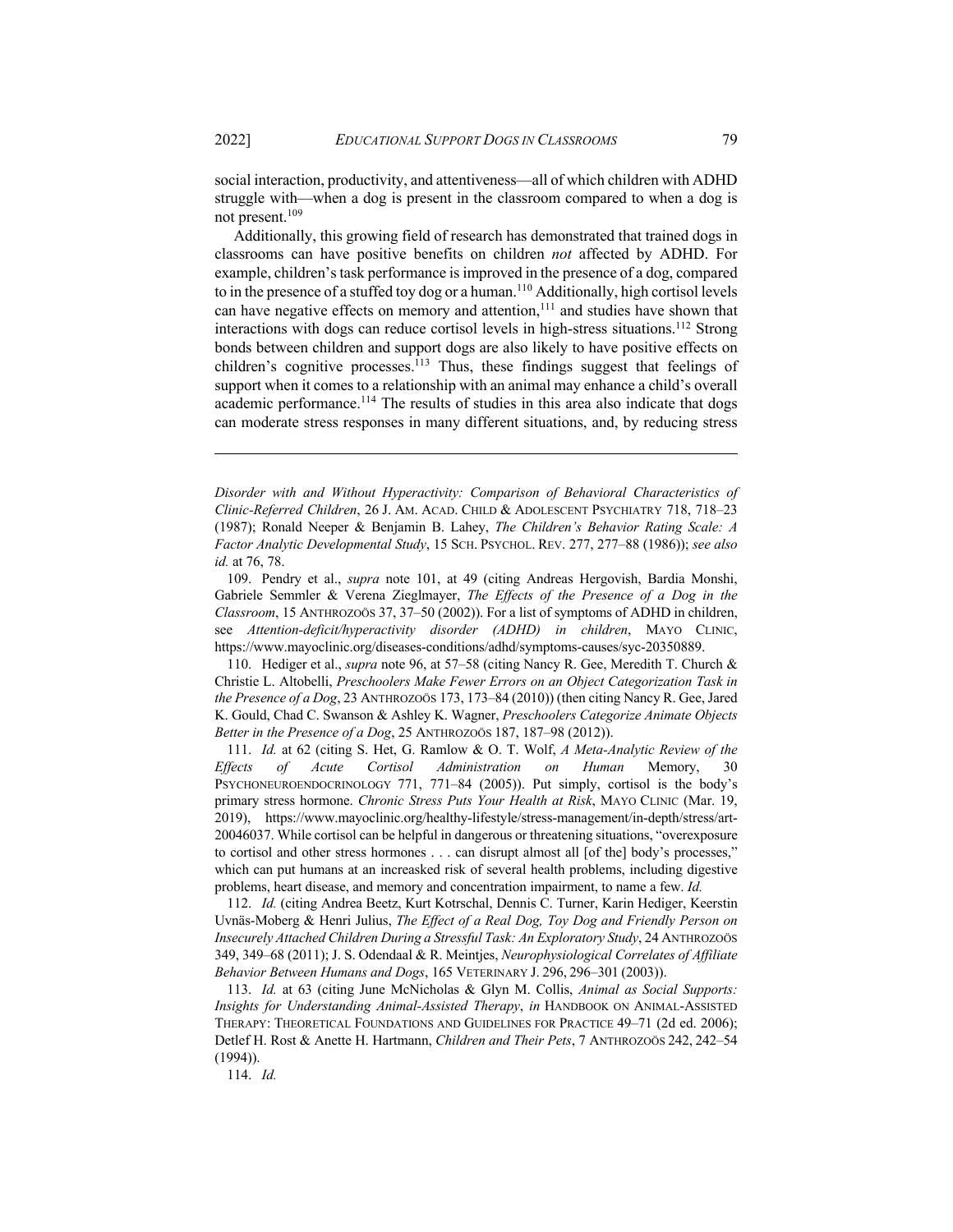and anxiety, animal presence may generally improve academic performance and productivity in children.<sup>115</sup>

Further still, incorporating animals into classrooms can engage children by capitalizing on their attention and interests—providing for meaningful educational experiences for all children.<sup>116</sup>Additionally, animal presence can assist in the development of self-regulation within children.<sup>117</sup> Self-regulation is a critical skill that involves the volitional control of emotion, attention, and executive functions in order to reach a goal or obtain an end result.<sup>118</sup> One possible way that human-animal interaction could influence a child's development of self-regulation is through stressregulation.119 Field studies repeatedly suggest the presence of animals promotes calmness and reduces fear, anxiety, and stress, as well as influences the emotional and cognitive aspects of self-regulation.<sup>120</sup>

Research also suggests that the presence of support dogs in classrooms has positive benefits on children with other disabilities recognized under the IDEA, such as autism.121 For example, recent research has shown that interacting with animals

<sup>115.</sup> *See generally* Erika Friedmann & Nancy R. Gee, *Companion Animals as Moderators of Stress Responses: Implications for Academic Performance, Testing, and Achievement*, *in*  HOW ANIMALS HELP STUDENTS LEARN: RESEARCH AND PRACTICE FOR EDUCATORS AND MENTAL-HEALTH PROFESSIONALS 98, 104–07 (Nancy R. Gee, Aubrey H. Fine & Peggy McCardle eds., 2017) (summarizing various studies indicating that companion animals moderate stress responses in many situations).

<sup>116.</sup> Vinaya Rajan, Nancy R. Gee, Roberta Michnick Colinkoff & Kathy Hirsch-Pasek, *Children's Play, Self-Regulation, and Human-Animal Interaction in Early Childhood Learning*, *in* HOW ANIMALS HELP STUDENTS LEARN: RESEARCH AND PRACTICE FOR EDUCATORS AND MENTAL-HEALTH PROFESSIONALS 124, 126 (Nancy R. Gee, Aubrey H. Fine, & Peggy McCardle eds., 2017).

<sup>117.</sup> *Id.*

<sup>118.</sup> *Id.* at 128 (citing Clancy Blair & Alexandra Ursache, *A Bidirectional Model of Executive Functions and Self-Regulation*, *in* HANDBOOK OF SELF-REGULATION 300–20 (2d ed. 2011)).

<sup>119.</sup> *Id.* at 128–29 (citing Clancy Blair & C. Cybele Raver, *Closing the Achievement Gap Through Modification of Neurocognitive and Neuroendocrine Function: Results from a Cluster Randomized Controlled Trial of an Innovative Approach to the Education of Children in Kindergarten* (Nov. 12, 2014), https://journals.plos.org/plosone/article?id=10.1371/journal.pone.0112393).

<sup>120.</sup> *Id.* at 129 (citing Andreas Beetz, Kerstin Uvnas-Moberg, Heri Julius & Kurt Kotrschal, *Psychosocial and Psychophysiological Effects of Human-Animal Interactions: The Possible Role of Oxytocin*, 3 FRONTIERS IN PSYCHOL, 352 (2012); Andreas Hergovich, Bardia Monshi, Gabriele Semmler & Verena Zieglmayer, *The Effects of the Presence of a Dog in the Classroom*, 15 ANTHROZOÖS 37, 37–50 (2002)).

<sup>121.</sup> *See generally* Marguerite E. O'Haire & Robin L. Gabriels, *The Impact of Animals in Classrooms Assisting Students with Autism and Other Developmental Disorders, in* HOW ANIMALS HELP STUDENTS LEARN: RESEARCH AND PRACTICE FOR EDUCATORS AND MENTAL-HEALTH PROFESSIONALS 83 (Nancy R. Gee, Aubrey H. Fine, & Peggy McCardle eds., 2017).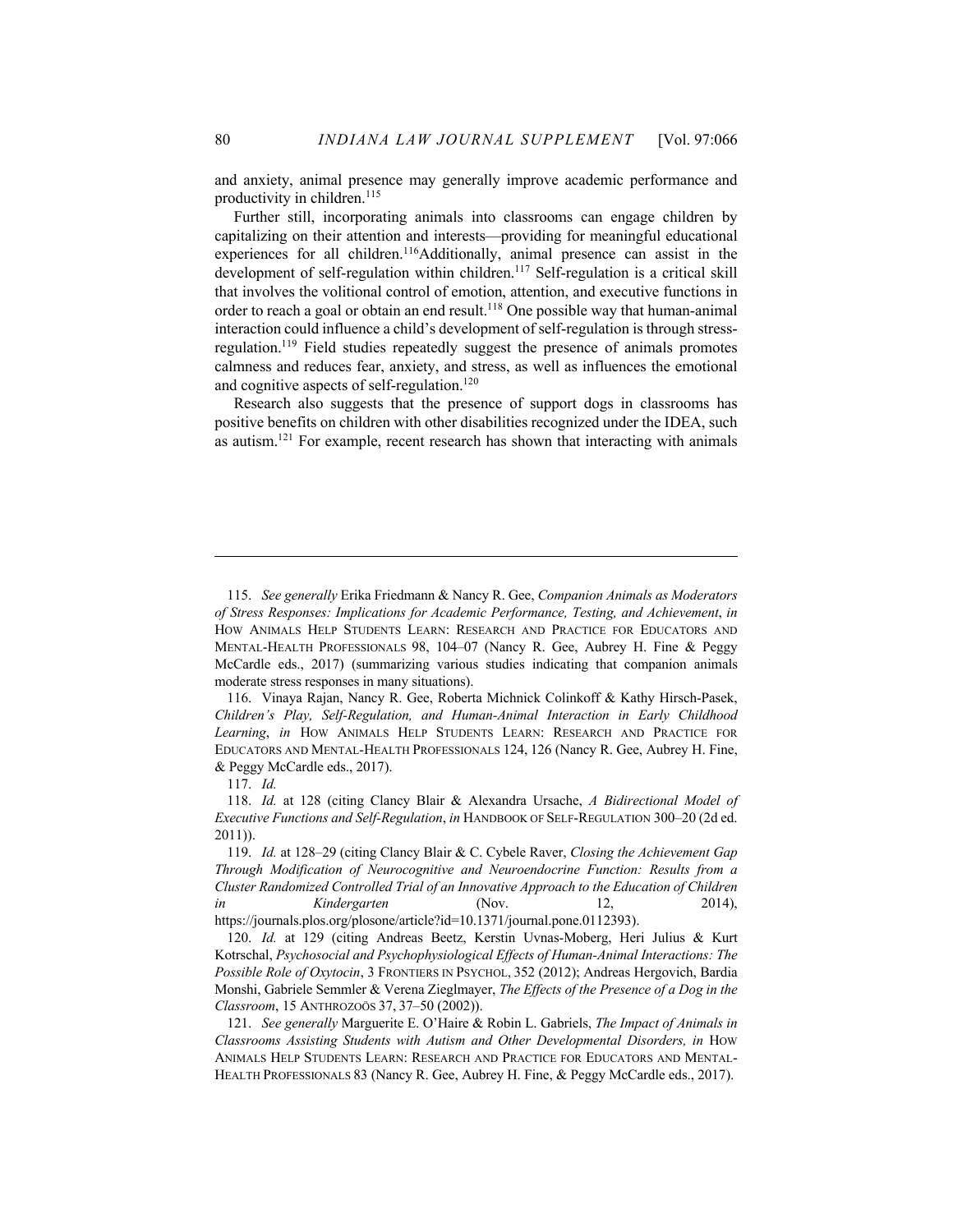can have a plethora of benefits on autistic children, including increased language and communication,<sup>122</sup> less social withdrawal,<sup>123</sup> and reduced social anxiety.<sup>124</sup>

At the same time, however, it is also important to address the shortcomings and gaps across studies investigating human-animal interaction. Notably, these shortcomings include a lack of scientific rigor and variations in methodologies that often make it difficult to establish comparisons or draw meaningful conclusions.125 Thus, it is clear that much more research is to be done regarding the impact of animals on children's cognition, physiological well-being, and development.<sup>126</sup> Many questions still remain unanswered. However, if future research continues in the same positive direction as that which has already been conducted, the American legal system should respond and strongly consider incorporating this field's understandings in creating and interpreting laws involving human-animal interaction—particularly in educational settings.

### IV. THE CURRENT LAGGING LEGAL RESPONSE

Because human-animal interaction is a newer area of research, $127$  there seems to be a general lack of policy regarding human-animal interaction in the United States.

123. *E.g.*, Sandra C. Ward, Kelly Whalon, Katrina Rusnak, Kimberly Wendell & Nancy Paschall, *The Association Between Therapeutic Horseback Riding and the Social Communication and Sensory Reactions of Children with Autism*, 43 J. AUTISM & DEVELOPMENTAL DISORDERS 2190, 2190–98 (2013) (establishing that children with autism engage in less solitary play and display more engagement with peers with an animal present).

124. E.g., Marguerite E. O'Haire, Samantha J. McKenzie, Alan M. Beck & Virginia Slaughter, *Animals May Act As Social Buffers: Skin Conductance Arousal in the Presence of Animals Compared to Toys*, 57 DEVELOPMENTAL PSYCHOBIOLOGY 584, 584–95 (2015); Robert Viau, Geneviève Arsenault-Lapierre, Stéphanie Fecteau, Noël Champagne, Claire-Dominique Walker & Sonia Lupien, *Effect of Service Dogs on Salivary Cortisol Secretion in Autistic Children*, 35 PSYCHONEUROENDOCRINOLOGY 1187–93 (2010) (establishing that children with autism display reduced stress levels leading to an openness to positive social interaction).

125. Meints et al., *supra* note 97, at 12. For example, "the majority of [these] studies conducted utilize convenience samples that are homogeneous in socioeconomic status, race/ethnicity, and cultural and religious background of the participants." James A. Griffin, Karyl Hurley & Sandra McCune, *Human-Animal Interaction Research: Progress and Possibilities*, FRONTIERS IN PSYCHOL. (Dec. 20, 2019), https://www.ncbi.nlm.nih.gov/pmc/articles/PMC6932996. Further, "[e]ven fewer examine cross-cultural differences employing geographically diverse samples within and across countries." *Id.* 

126. Hediger et al., *supra* note 96, at 64–65 ("The effects on different cognitive functions should systematically be investigated. Further research should also address the extent to which effects vary in different age groups, socio-economic backgrounds, or diagnoses.").

127. *See supra* Part III.

<sup>122.</sup> *E.g.*, Robin L. Gabriels, Pan Zhaoxing, Briar DeChant, John A. Agnew, Natalie Brim & Gary Mesibow, *Randomized Controlled Trial of Therapeutic Horseback Riding in Children and Adolescents with Autism Spectrum Disorder*, 55 J. AM. ACAD. CHILD & ADOLESCENT PSYCHIATRY 541, 541–49 (2015); Mona J. Sams, Elizabeth V. Fortney & Stan Willenbring, *Occupational Therapy Incorporating Animals for Children with Autism: A Pilot Investigation*, 60 AM.J. OCCUPATIONAL THERAPY 268, 268–74 (2006) (establishing that children with autism display more language output and greater verbal fluency with an animal present).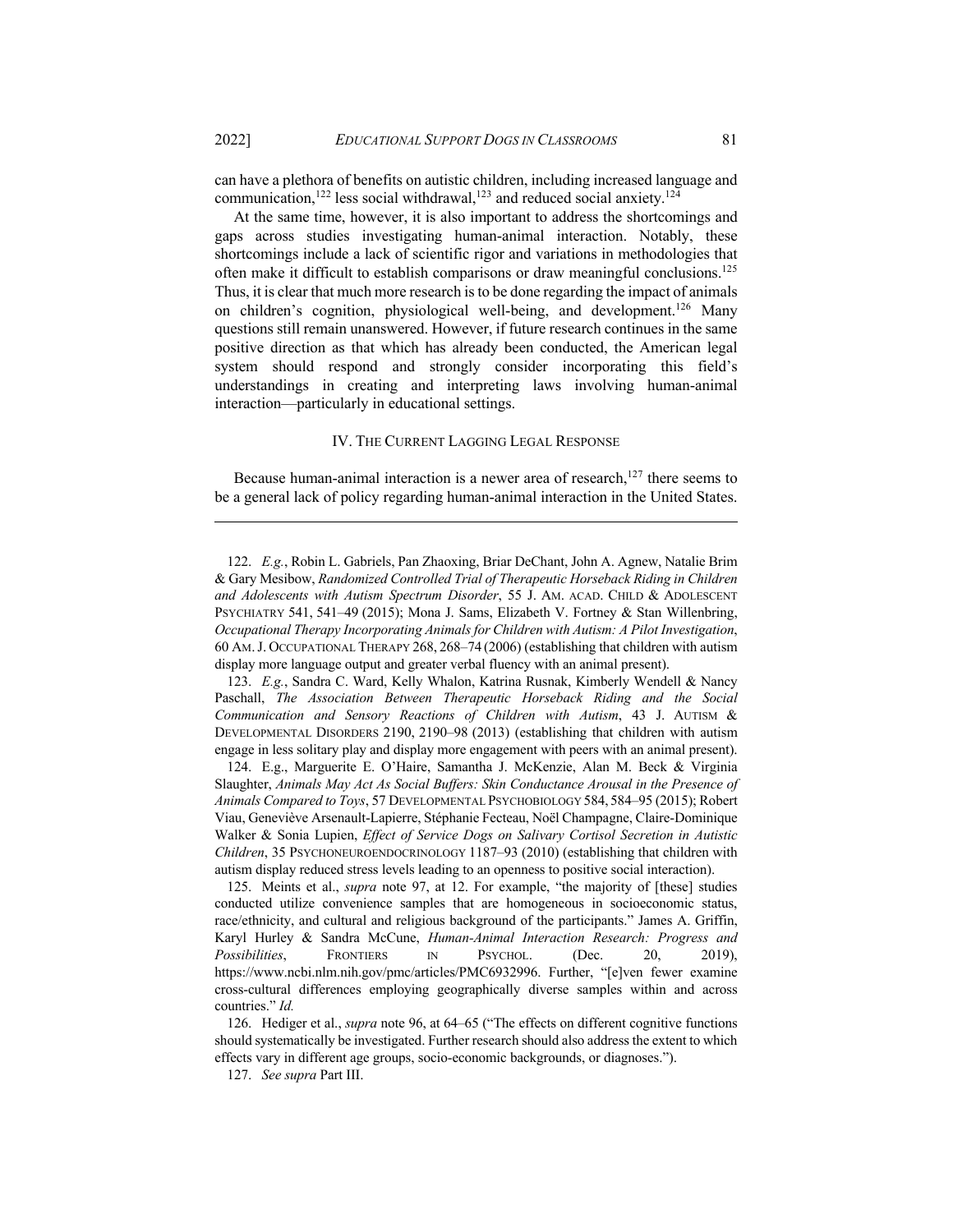For example, there is currently no system for tracking or regulating animals in U.S. schools, despite a majority of the members of the National Association for the Education of Young Children reporting having animals in the classroom.<sup>128</sup> Further, state and local governments do not typically provide policies for teachers or school officials handling an animal within an educational facility during the school day.129 Nevertheless, many educators see integrating animals into classrooms as a way of meeting "both the developmental and educational needs of their students."<sup>130</sup>

One major legal implication regarding animals in classrooms that must be considered is the potential for injury. While federal law addresses issues surrounding service and support animals, $131$  states have created and implemented their own laws to determine liability for injuries caused by animals, particularly dogs.<sup>132</sup> Specifically, "[e]ach state has its own body of law to determine the circumstances under which liability could be assessed."<sup>133</sup> Thus, both state legislation and common law may apply in the case of an injury caused by an animal.<sup>134</sup> Over half the states impose strict liability in these situations, therefore, liability arises automatically "regardless of whether the person controlling the dog had any knowledge of the possible danger or did anything wrong."<sup>135</sup> On the other hand, some states have implemented a "one bite rule"—a tort standard in which the owner may be liable if she knew or should have known that the dog was likely to cause an injury.<sup>136</sup> Further, animal bites must be filed with the appropriate state or other local health authorities

133. Huss & Fine, *supra* note 132, at 28.

<sup>128.</sup> Fine & Gee, *supra* note 95, at 5 (citing Clarissa M. Uttley, *Animal Attraction: Including Animals in Early Childhood Classrooms*, 68 YOUNG CHILDREN 16 (2013)).

<sup>129.</sup> *See, e.g.*, Indiana State Department of Health, Environmental Public Health Division, *Live Animals in School* (July 2019), https://www.in.gov/isdh/files/BPM%20Animals%202019.pdf; Diane C. Lore, *Service Dogs in the Classroom for City's Public Schools*, SILIVE.COM (Mar. 2, 2019), https://www.silive.com/news/2015/08/doe has no policy for service.html. 130. *Id.*

<sup>131.</sup> In 2010, the U.S. Department of Justice (the ADA's enforcing agency) issued revised final regulations in the Federal Register as to the ADA, including guidance on "service animals" under the Act. 28 C.F.R. § 35.136 (2011).

<sup>132.</sup> Rebecca J. Huss & Aubrey H. Fine, *Legal and Policy Issues for Classrooms with Animals*, *in* HOW ANIMALS HELP STUDENTS LEARN: RESEARCH AND PRACTICE FOR EDUCATORS AND MENTAL-HEALTH PROFESSIONALS 27, 28 (Nancy R. Gee, Aubrey H. Fine, & Peggy McCardle eds., 2017); RESTATEMENT (THIRD) OF TORTS: LIABILITY FOR PHYSICAL AND EMOTIONAL HARM CHILDREN § 23 (AM. LAW INST. 2010).

<sup>134.</sup> *Id.* (citing TORT LAW DESK REFERENCE: A FIFTY-STATE COMPENDIUM (Morton F. Daller, ed., 2014)).

<sup>135.</sup> *See e.g.*, ALA.CODE § 3-6-1 (2020). *See also* Huss & Fine, *supra* note 132, at 28 (citing MARY RANDOLPH, EVERY DOG'S LEGAL GUIDE: A MUST-HAVE BOOK FOR YOUR OWNER (7th ed. 2013); RESTATEMENT (THIRD) OF TORTS: LIABILITY FOR PHYSICAL AND EMOTIONAL HARM CHILDREN § 23 (AM. LAW INST. 2010)).

<sup>136.</sup> *See e.g.,* Bard v. Jahnke, 848 N.E.2d 463, 466–67 (N.Y. 2006) (citing long-standing rule "that the owner of a domestic animal who either knows or should have known of that animal's vicious propensities will be held liable for the harm the animal causes as a result of those propensities"). *See also* Huss & Fine, *supra* note 132, at 29 (citing RANDOLPH, *supra*  note 135).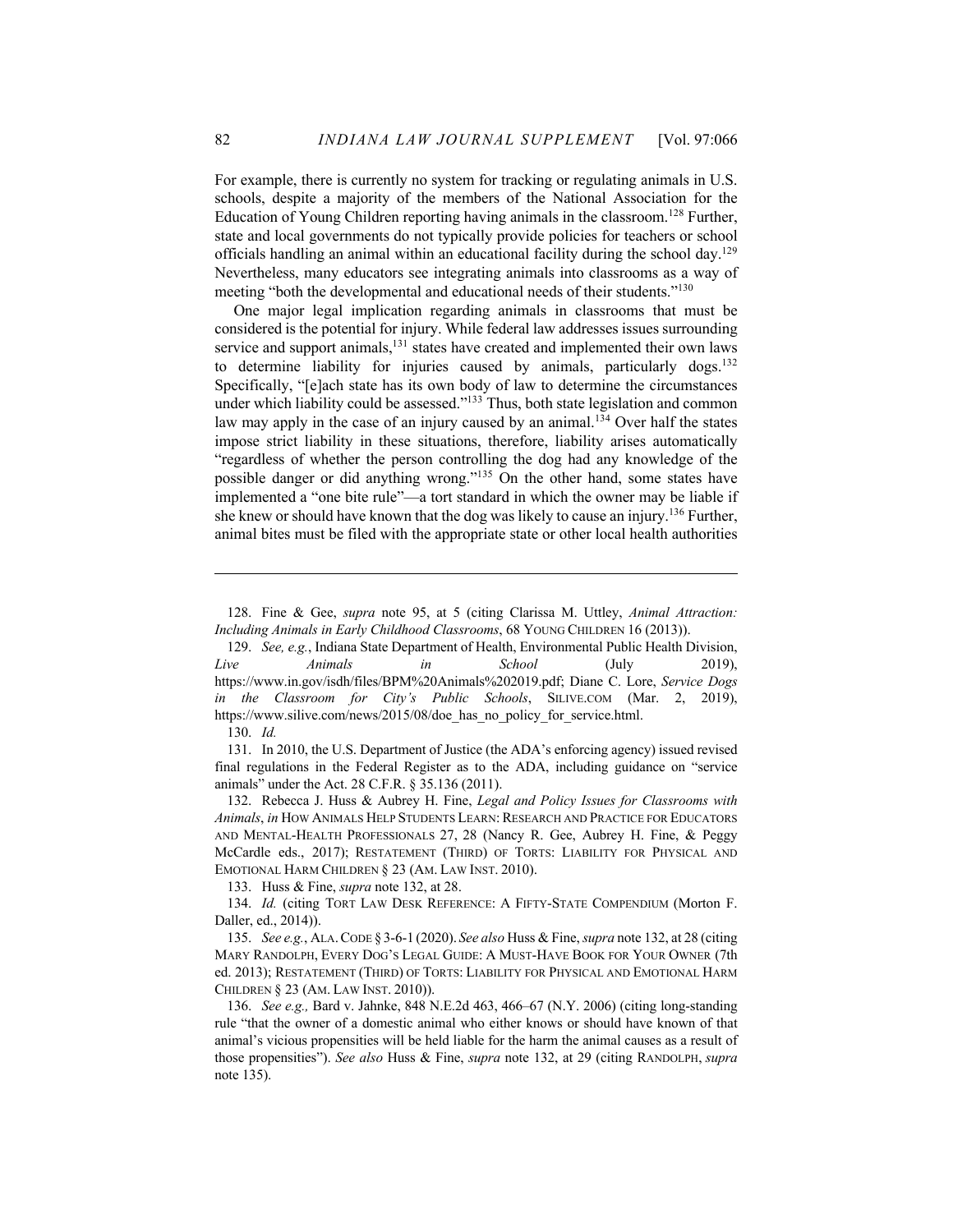or agencies, which may lead to the quarantining of the animal or deeming it as legally "dangerous."<sup>137</sup> Currently, forty-two states and the District of Columbia have "Dangerous Dog laws" that "regulate dogs believed to exhibit or engage in violent behaviors."138

On the other hand, federal laws are crucial when it comes to service and support animals. For example, under the ADA, a "service animal" is any dog that is "individually trained to do work or perform tasks for people with disabilities."139 Such tasks include "guiding people who are blind, alerting people who are deaf, pulling a wheelchair, alerting and protecting a person who is having a seizure, reminding a person with mental illness to take prescribed medications . . . or performing other duties."140 Further, the work or tasks that the dog has been trained to complete or provide must be directly related to the individual's disability.141 Conversely, a dog whose "sole function is to provide comfort or emotional support do[es] not qualify as service animal under the ADA."142 As a result, support animals are not afforded the same protections as bona fide service animals under federal law.

Both the ADA and Section 504 permit a student with a disability to have a service animal at school if that animal meets the ADA's definition to qualify as a service animal.<sup>143</sup> While courts generally hold that a service animal must receive "special" training" in order to qualify as a service animal, they do not specify what that training is or how much training is required.<sup>144</sup> For example, courts hold that "[t]here are no requirements as to the amount or type of training that a service animal must undergo, nor the type of work or assistance that a service animal must provide, but the animal

138. A table including each of these states, their statutes, and their procedure (if any) for deeming an animal as "dangerous" can be found at *https://www.animallaw.info/topic/statedangerous-dog-laws.* While some states do not have "dangerous dog" statutes, it should be considered that many cities and counties have similar ordinances. *Id.*

139. Civil Rights Division, Disability Rights Section, *ADA Requirements: Service Animals*, U.S. DEP'T OF JUST. (Feb. 24, 2020), https://www.ada.gov/service\_animals\_2010.htm. Approximately four to five million Americans suffer dog bites each year; however, of that number, about "800,000 Americans seek medical attention for these bites while only 0.0002 of these attacks are fatal." Charlotte Walden, *State Dangerous Dog Laws*, DEP'T MICHIGAN STATE UNIVERSITY ANIMAL LEGAL & HISTORICAL CENTER (2019), https://www.animallaw.info/topic/state-dangerous-dog-laws.

144. *See e.g.*, Cordoves v. Miami-Dade Cty., 92 F. Supp. 3d 1221, 1230 (S.D. Fla. 2015) (holding that animal must at least be trained to perform specific tasks related to person's disability, but no specific amount or type of training is required).

<sup>137.</sup> Huss & Fine, *supra* note 132, at 29–30. For example, in Ohio, "anyone who has knowledge" of an animal bite to a person must report it to the health commission in the local health jurisdiction. *Report animal bites*, OHIO.GOV (June 7, 2018), https://ohio.gov/wps/portal/gov/site/residents/resources/report-animal-bites.

<sup>140.</sup> *Id.*

<sup>141.</sup> *Id.* 

<sup>142.</sup> *Id.*

<sup>143.</sup> *Taking a Service Animal to School*, ADA NAT'L NETWORK, https://adata.org/serviceanimal-resource-hub/school (last visited Nov. 11, 2020). Courts handling claims involving service animals under Section 504 generally turn to and use the ADA's definition. *See, e.g.*, Alboniga v. Sch. Bd. of Broward Cty., 87 F. Supp. 3d 1319 (S.D. Fla. 2015); E.F. by Fry v. Napoleon Cmty. Schs., No. 12-15507, 2019 WL 40670738 (E.D. Mich. Sept. 25, 2019).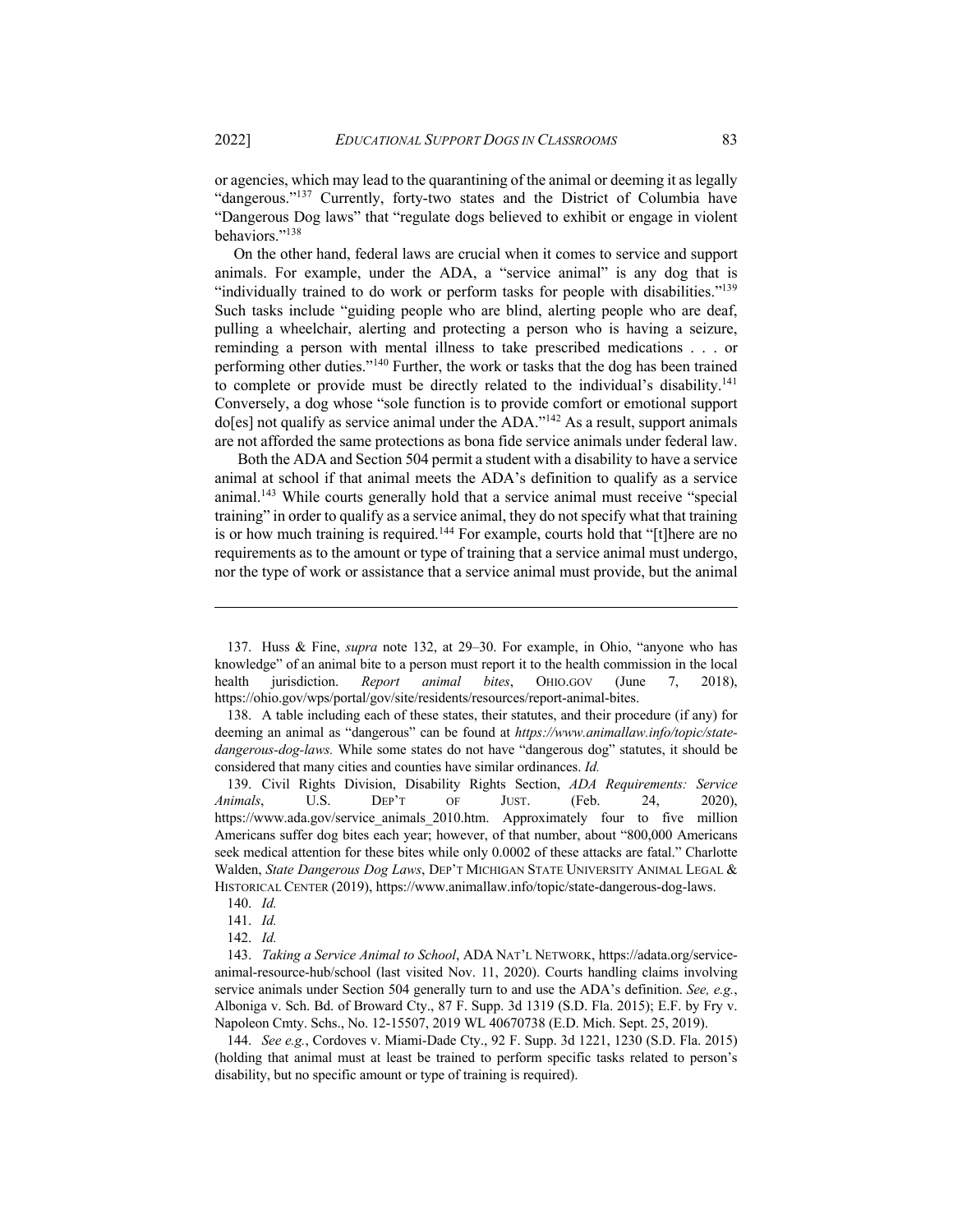be trained to perform tasks or do for the benefit of a disabled individual."145 Some courts have also held that a dog may simply be individually trained at home and still qualify as a service animal under the ADA.<sup>146</sup> Courts "deciding summary judgment motions on ADA claims have set a low bar for demonstrating a genuine issue of fact regarding a dog's status as a service animal."147 Establishing that a dog is a service animal "is not a taxing requirement, . . . and there are no federally-mandated animal training standards."148

In contrast, the "right of a student to have a service animal in school has been considered an ADA right that, although not excluded from coverage under IDEA, is generally not guaranteed in that statute."<sup>149</sup> Regardless, courts have analyzed the existence of a service animal in an IEP under both the IDEA and Title II of the ADA.150 Therefore, it could be possible that an animal that "does not meet the definition of service animal under the ADA," but, rather, is considered an emotional support animal, may "be allowed at the school in order for the student to receive a FAPE."151 In recent years, there have been varying approaches among school districts when it comes to allowing animals in classrooms.<sup>152</sup> While some schools have begun welcoming animals with open arms, others slam their doors shut.<sup>153</sup> This

146. *E.g.,* Riley v. Bd. of Comm'rs of Tippecanoe Cty., No. 4:14-CV-063-JD, 2017 WL 4181143, at \*5 (N.D. Ind. Jan. 6, 2016) (holding that it is not necessary to show documented evidence of training or that dog was trained by certified trainer); Nicholas v. City of Binghamtom, No. 10-CV-1565, 2012 WL 3261409 (N.D.N.Y. Aug. 8, 2012) (holding that plaintiff's dog that she personally trained qualified as a service animal under the ADA).

147. *Cordoves*, 92 F. Supp. 3d at 1230.

148. *Id.* (quoting Prindable v. Ass'n of Apartment Owners of 2987 Kalakaua, 304 F. Supp. 2d 1245, 1256 (D. Haw. 2003)).

150. Alboniga v. Sch. Bd. of Broward Cty., 87 F. Supp. 3d 1319 (S.D. Fla. 2015).

151. Rebecca J. Huss, *Canines in the Classroom Redux: Applying the ADA or the IDEA to Determine Whether a Student Should be Allowed to be Accompanied by a Service Animal at a Primary or Secondary Educational Institute*, 35 TOURO L. REV. 235, 257 (2019). See *supra*  text accompanying notes 97–98 for discussion on FAPE.

152. Diana Wiscarson, *Service Animals: Required in the IEP? Not!*, EXCEPTIONAL PARENT (July 2017), https://www.questia.com/magazine/1G1-503939390/service-animals-requiredin-the-iep-not.

153. *Id.*; *see also* Joshua T. Walthall, *The Dog Days in American Public Schools:* 

<sup>145.</sup> *Id.* at 1230 (quoting Rose v. Springfield-Greene Cnty. Health Dep't, 668 F. Supp. 2d 1206, 1214–15 (W.D. Mo. 2009)); *accord* Green v. Hous. Auth. of Clackamas Cty., 994 F. Supp. 1253, 1256 (D. Or. 1998); Vaughn v. Rent-A-Center, Inc., No. 2:06-cv-1027, 2009 WL 723166, at \*10 (S.D. Ohio Mar. 16, 2009). When courts hold that a dog does not qualify as a service animal under the ADA, it is typically because the particular animal was actually an emotional support dog, *see e.g.*, Houston v. DTN Operating Co., LLC, No. 4:17-CV-00035, 2017 WL 4653246 (E.D. Tex. Oct. 17, 2017), or because the plaintiff did not allege or provide any evidence as to the animal's training or ability to perform tasks related to their disability, *see e.g.*, Delaney v. Cherokee Health Sys., No. 3:11-cv-474, 2012 WL 5986349 (E.D. Tenn. Nov. 29, 2012); Lerma v. Calif. Exposition & State Fair Police, No. 2:12-cv-1363 KJM GGH PS, 2014 WL 28810 (Jan. 2, 2014).

<sup>149.</sup> Sharan E. Brown, *Legal Brief: Service Animals and Individuals with Disabilities Under the Americans with Disabilities Act (ADA)*, ADA NAT'L NETWORK (2019), https://adata.org/legal\_brief/legal-brief-service-animals-and-individuals-disabilities-underamericans-disabilities.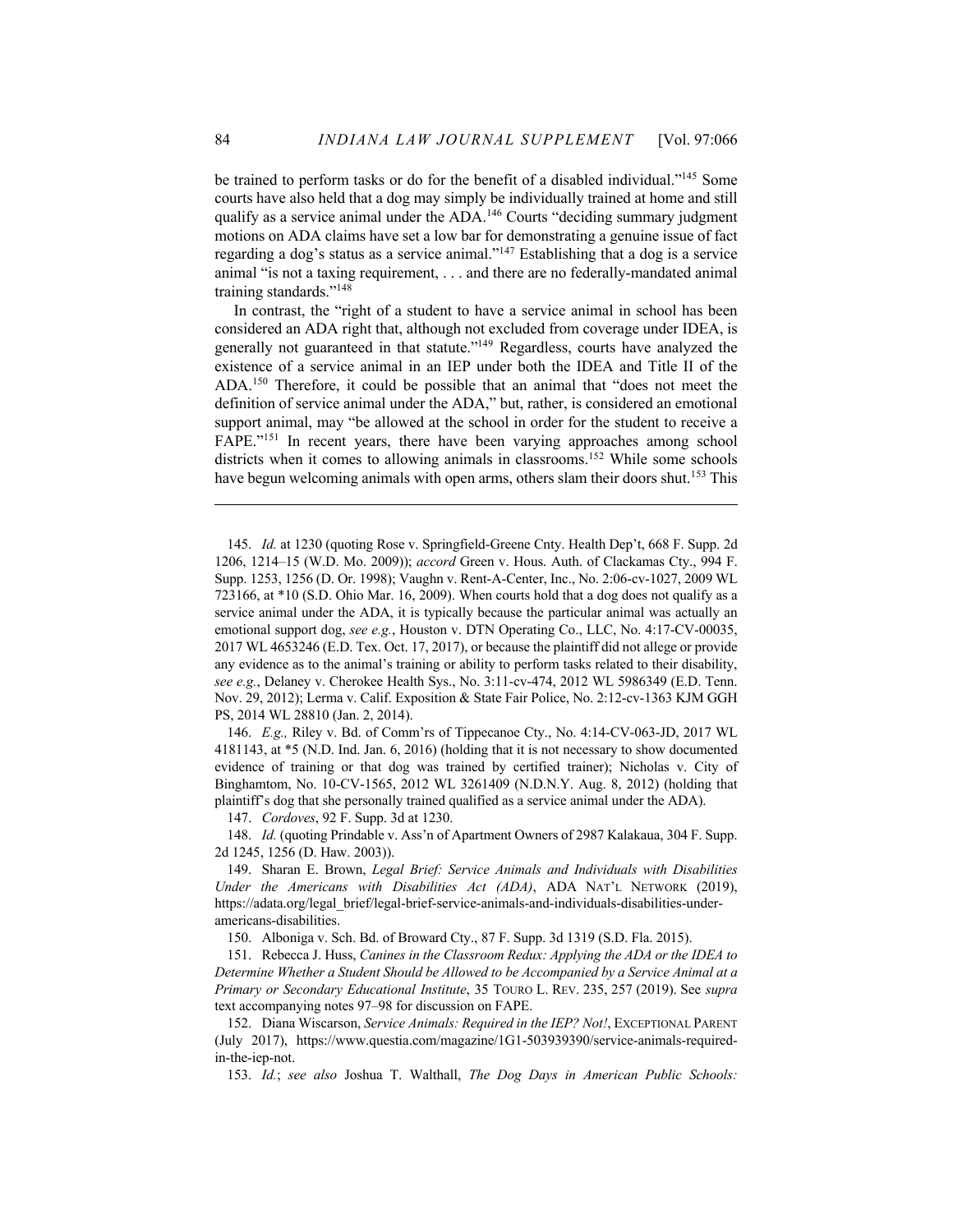difference seems to stem from which law the school district applied in determining the permissibility of the animal: the ADA or the IDEA.<sup>154</sup> Because of this difference, confusion arose surrounding which statute initiated a claim for plaintiffs seeking accommodations. <sup>155</sup> This widespread confusion also pervaded the courts. Up until 2017, federal district and appellate courts dismissed claims brought under either the ADA or Section 504 because the plaintiffs generally had not yet exhausted their administrative options and remedies through the IDEA.<sup>156</sup>

In 2017, the U.S. Supreme Court addressed the confusion in the case of *Fry v. Napoleon Community Schools*. <sup>157</sup> The Court held that if a complainant seeks an accommodation that is needed to fulfill the IDEA's FAPE requirement, the Act's exhaustion provision applies.<sup>158</sup> In other words, this means that when a student is denied a FAPE by a school, that student and their parents or legal guardians must initially pursue and exhaust the IDEA's administrative procedures before filing suit.<sup>159</sup> Further, that case made clear that a suit is subject to the IDEA's exhaustion requirement if it "seek[s] relief for the denial of a FAPE, because that is the only 'relief' the IDEA makes 'available.'"<sup>160</sup>

In determining "whether a suit indeed 'seeks' relief for such a denial, a court should look to the substance, or gravamen, of the plaintiff's complaint."<sup>161</sup> Thus, the IDEA's exhaustion requirement applies whether a student has an IEP under the Act or a 504 Plan under either Section 504 or the ADA, $162$  if the gravamen of the complaint is the denial of a FAPE.<sup>163</sup> This is because the IDEA "requires that a plaintiff exhaust the IDEA's procedures before filing an action under the ADA, the Rehabilitation Act, or similar laws when (but only when) her suit 'seek[s] relief that is also available' under the IDEA," which, again, is relief for the denial of a FAPE.<sup>164</sup> The purpose of the IDEA's exhaustion requirement is to prevent courts from making specific decisions on how to educate students with disabilities,<sup>165</sup> and parents should

154. Wiscarson, *supra* note 152.

155. *Id.*

159. *Id.* (holding that the IDEA "requires exhaustion when the gravamen of a complaint seeks redress for a school's failure to provide a FAPE").

*IDEA Claims,* NEV. LAW. (Sept. 2019), https://www.nvbar.org/wpcontent/uploads/NevadaLawyer\_Sept2019\_IDEA.pdf.

163. *Fry*, 137 S. Ct. at 752.

*Observations and Suggestions Regarding the Laws, Challenges and Amazing Benefits of Allowing Service Animals to Accompany Children with Special Needs to School*, 35 CAMPBELL L. REV. 149 (2012).

<sup>156.</sup> *See, e.g.*, Batchelor v. Rose Tree Media Sch. Dist., 759 F.3d 266 (3d Cir. 2014) (holding mother of disabled student was required to exhaust the IDEA's administrative options before bringing claims under Section 504 and the ADA); J.Q. v. Washington Twp. Sch. Dist., 92 F. Supp. 3d 241 (D.N.J. 2015) (holding parents of child impaired by ADHD were required to exhaust IDEA's administrative prior to bringing Section 504 and ADA claims).

<sup>157.</sup> 137 S. Ct. 743 (2017).

<sup>158.</sup> *Id.* at 755.

<sup>160.</sup> *Fry*, 137 S. Ct. at 752 (quoting 20 U.S.C. § 1415(l)).

<sup>161.</sup> *Id.* at 752.

<sup>162.</sup> Michelle M. Jones, *Failing to Exhaust Remedies Under the IDEA Can Prejudice Non-*

<sup>164.</sup> *Id.*; *see also infra* note 173 and accompanying text.

<sup>165.</sup> *Fry v. Napoleon Community Schools*, SOUTHEAST ADA CTR.,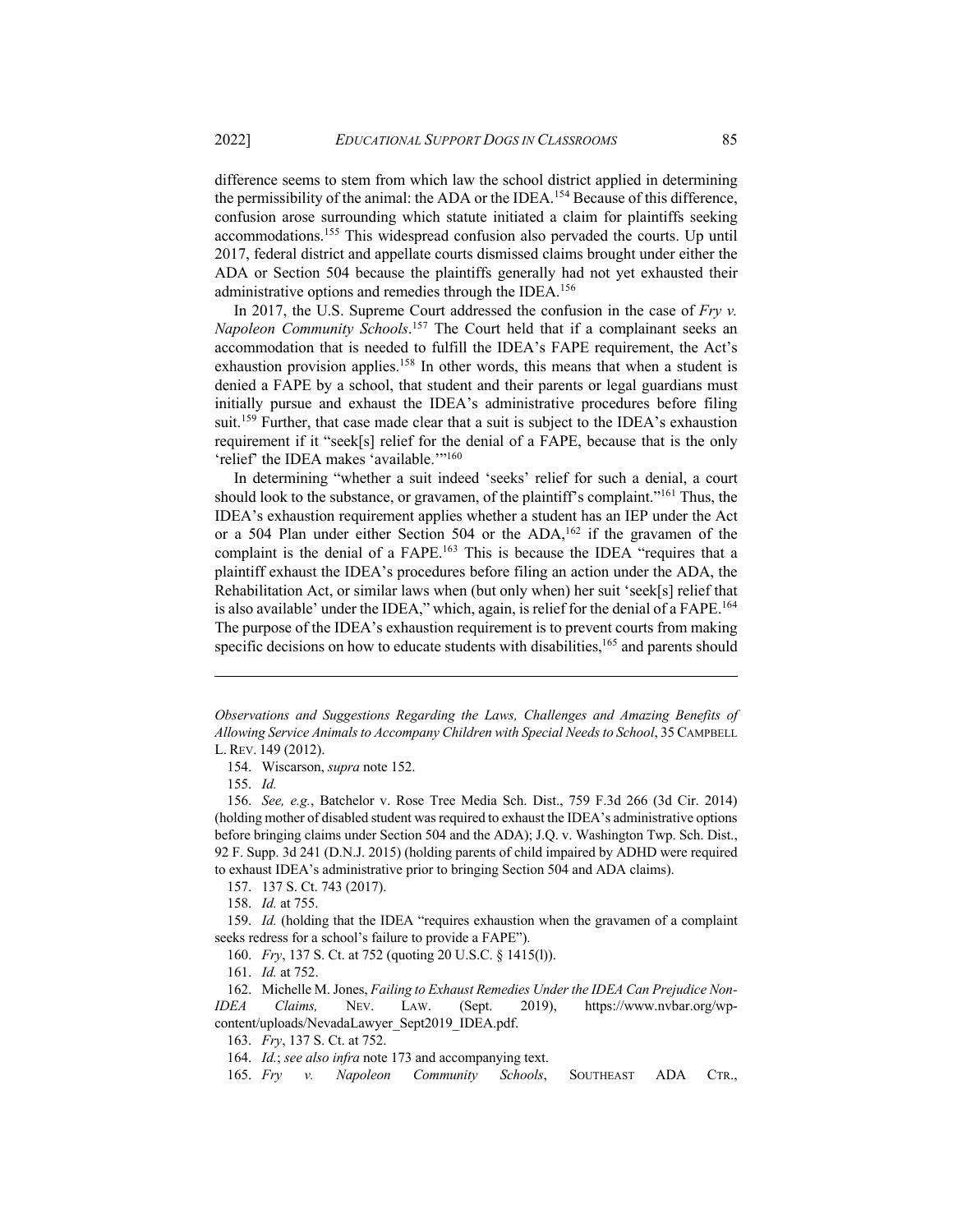want to utilize the IDEA's administrative process instead of turning to court as a quicker, cheaper means to resolve disputes involving accommodations for their children in school.166

In the wake of *Fry*, it remains to be seen whether students and their parents seeking to include or incorporate animals into the classroom will "rush to court instead of, or in addition to, pursuing an IDEA due process claim."167 However, *Fry* will likely streamline claims on this issue because a service animal can be an integral aspect of a FAPE for some disabled children. Thus, it can be anticipated that more parents will resolve their disputes through the IDEA's administrative process than before. The Ninth Circuit, for example, heard its first case involving the IDEA's exhaustion requirement two-and-a-half years after the *Fry* decision came down.<sup>168</sup>

Only a handful of federal courts have heard cases involving students seeking a service animal as an addition to their IEP. For example, a few years before *Fry*, a federal district court in Florida heard a case involving a boy whose IEP continued to exclude a service dog, despite his parents repeatedly asking the school to include one in their son's plan.<sup>169</sup> As early as 2007, the Second Circuit heard a case involving a student whose school denied a service dog in his IEP.170 After *Fry*, however, the

https://adasoutheast.org/court/fry-v-napoleon-community-schools/.

169. Alboniga v. Sch. Bd. of Broward Cty*.*, 87 F. Supp. 3d 1319 (S.D. Fla. 2015). Ultimately, the court in this case concluded that the plaintiff's requested accommodation that is, having a service dog at school—was reasonable and required by the school. *Id.* at 1344– 45.

170. Cave v. E. Meadow Union Free Sch. Dist., 514 F.3d 240 (2d Cir. 2008). The Second Circuit here stated that a "request for a service dog to be permitted to escort a disabled student at school as an 'independent life tool' is . . . not entirely beyond the bounds of the IDEA's educational scheme." *Id.* at 248. However, ultimately, the court concluded that the district court below should have dismissed the case for lack of subject matter jurisdiction because the complainants failed to exhaust their administrative remedies under IDEA before filing suit. *Id.*  at 250–51.

<sup>166.</sup> Sarah Moore & Miranda Watkins, *SCOTUS Service Dog Decision Could Spell Bad News for Schools*, FISHER PHILLIPS: LEGAL ALERT (Feb. 23, 2017), https://www.fisherphillips.com/resources-alerts-scotus-service-dog-decision-could-spell-bad.

<sup>167.</sup> *Id.* See also Rebecca J. Huss, *Canines in the Classroom: Issues Relating to Service Animals and Primary and Secondary Educational Institutions After* Fry v. Napoleon Community Schools, 24 ANIMAL L. REV. 53 (2018), for more discussion relating to the guidance provided by the *Fry* case.

<sup>168.</sup> Marcy Gutierrez, Sloan Simmons, Amanda Ruiz & Amanda Cordova, *Ninth Circuit Addresses Impact of Dismissals and Settlement of Due Process Complaints on the IDEA's Administrative Remedy Exhaustion Requirement*, LOZANO SMITH (Oct. 2019), http://www.lozanosmith.com/news-clientnewsbriefdetail.php?news\_id=2910; Paul G. *ex rel.*  Steve G. v. Monterey Peninsula Unified Sch. Dist., 933 F.3d 1096 (9th Cir. 2019). However, prior to suit, plaintiff's counsel "initiated IDEA administrative proceedings . . . seeking a due process hearing with the California Office of Administrative Hearings (OAH)." *Paul G.*, 933 F.3d at 1099. OAH "dismissed the claims against the state," then the plaintiffs filed suit, claiming discrimination in violation of the ADA and Section 504. *Id.* The Ninth Circuit held that the "agency's dismissal of the state does not excuse [plaintiff's] failure to pursue the claim against the school district, because that was the only way to obtain an administrative ruling on his claim that he was denied a FAPE." *Id.* at 1102. The court concluded that the plaintiff "may not maintain [the] action after he failed to seek a final administrative decision." *Id.*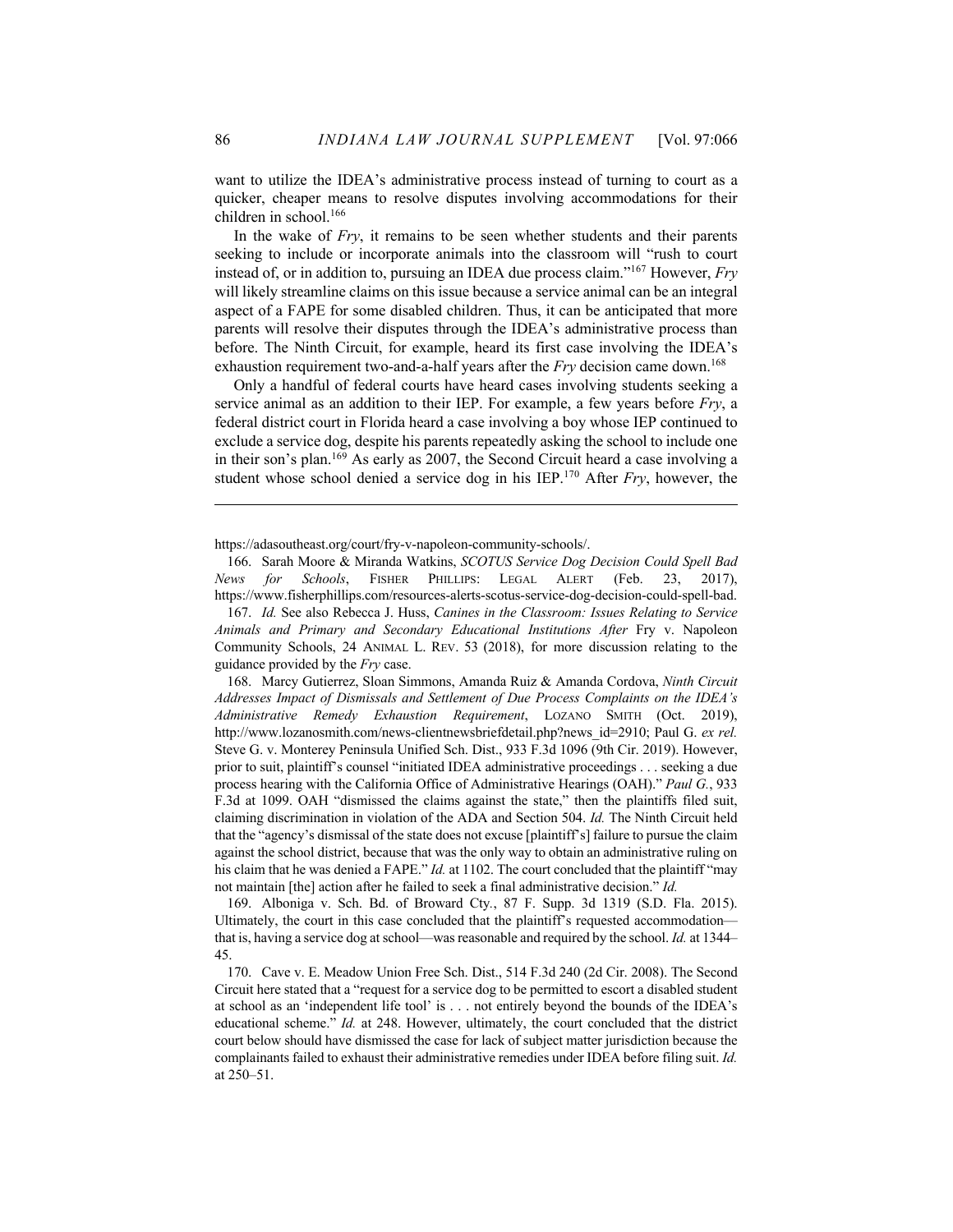federal appellate courts have only heard one case involving a school district denying the addition of a service animal to a disabled child's  $IEP<sup>.171</sup>$ 

While courts recognize ADHD as a disability under the IDEA, they generally do not comment on the *legality* of an animal in an IEP or the modification of an IEP to include a service animal.<sup>172</sup> The  $Fry$  decision made clear, however, that these issues may be addressed in state and local agencies across the country.<sup>173</sup> Regardless, it cannot be doubted that school districts across the country still lack guidance regarding animals in schools, so children with disabilities, including ADHD, are still widely deprived of the benefits of animals in classrooms.

### V. PROPOSING A DOG-FRIENDLY SOLUTION

Considering the advancements in research regarding human-animal interaction $174$ and the general lack of policy surrounding the issue,<sup>175</sup> this Note proposes that the United States Congress amend the IDEA to include an express provision that closely mirrors the Companion Animals Act 1998 of New South Wales, Australia (the "Act").176 Section 14 of the Act generally prohibits animals in schools *unless* the principal or the individual in control of the school grounds grants permission.177 Specifically, the Act provides the definition of "companion animals" to includes dogs, as well as the definition of "assistance animals," which refers to guide dogs and dogs trained to assist a disabled individual and alleviate the effect of a disability.178 The definition for a companion animal further clarifies that the "fact

<sup>171.</sup> *See* Doucette v. Georgetown Pub. Schs., 936 F.3d 16 (1st Cir. 2019). The plaintiffs in this case "alleged that the school district deprived [their child] of his service animal and subjected him to a dangerous environment in violation of federal and state law, thereby causing [the child] to experience seizures and hospitalization." *Id.* at 18. The First Circuit here concluded that the "crux of the [plaintiffs'] section 504 claim is simple discrimination, irrespective of the school district's FAPE obligation." *Id.* at 28. The court further held that the section 504 claim was thus not subject to the IDEA's exhaustion requirements, *id.*, and remanded the case for further proceedings consistent with its opinion here, *id.* at 33. See also Huss, *supra* note 167*,* for further discussion of how the *Fry* decision has impacted plaintiffs bringing ADA and/or IDEA claims involving service animals in schools.

<sup>172.</sup> *See supra* note 156 and accompanying text; *see also supra* text accompanying notes 75–77 and 93. It is not uncommon that courts and the legal system in general fail to best address the developmental needs of children, however. *See* Elizabeth Scott, *The Legal Construct of Childhood* (Univ. of Va. Sch. of L. Pub. L. & Legal Theory, Paper No. 00-18 2000), https://papers.ssrn.com/sol3/papers.cfm?abstract\_id=244666.

<sup>173.</sup> *See Fry*, 137 S.Ct. at 749. To begin formal IDEA administrative procedures, "a dissatisfied parent may file a complaint as to any matter concerning the provision of a FAPE with the local or state educational agency." *Id.* (citing 20 U.S.C.. § 1415(b)(6)). Then, "[i]f the hearing is initially conducted at the local level, the ruling is appealable to the state agency." *Id.* (citing 20 U.S.C. § 1415(g)).

<sup>174.</sup> *See supra* Part III.

<sup>175.</sup> *See supra* notes 97–98 and accompanying text.

<sup>176.</sup> *Companion Animals Act 1998* (No. 87) (N.S.W.) https://www.legislation.nsw.gov.au/view/whole/html/inforce/current/act-1998-087.

<sup>177.</sup> *Id.* pt 3 div 1 s 14 sub-div (5).

<sup>178.</sup> *Id.* pt 1 s 5 sub-div (1).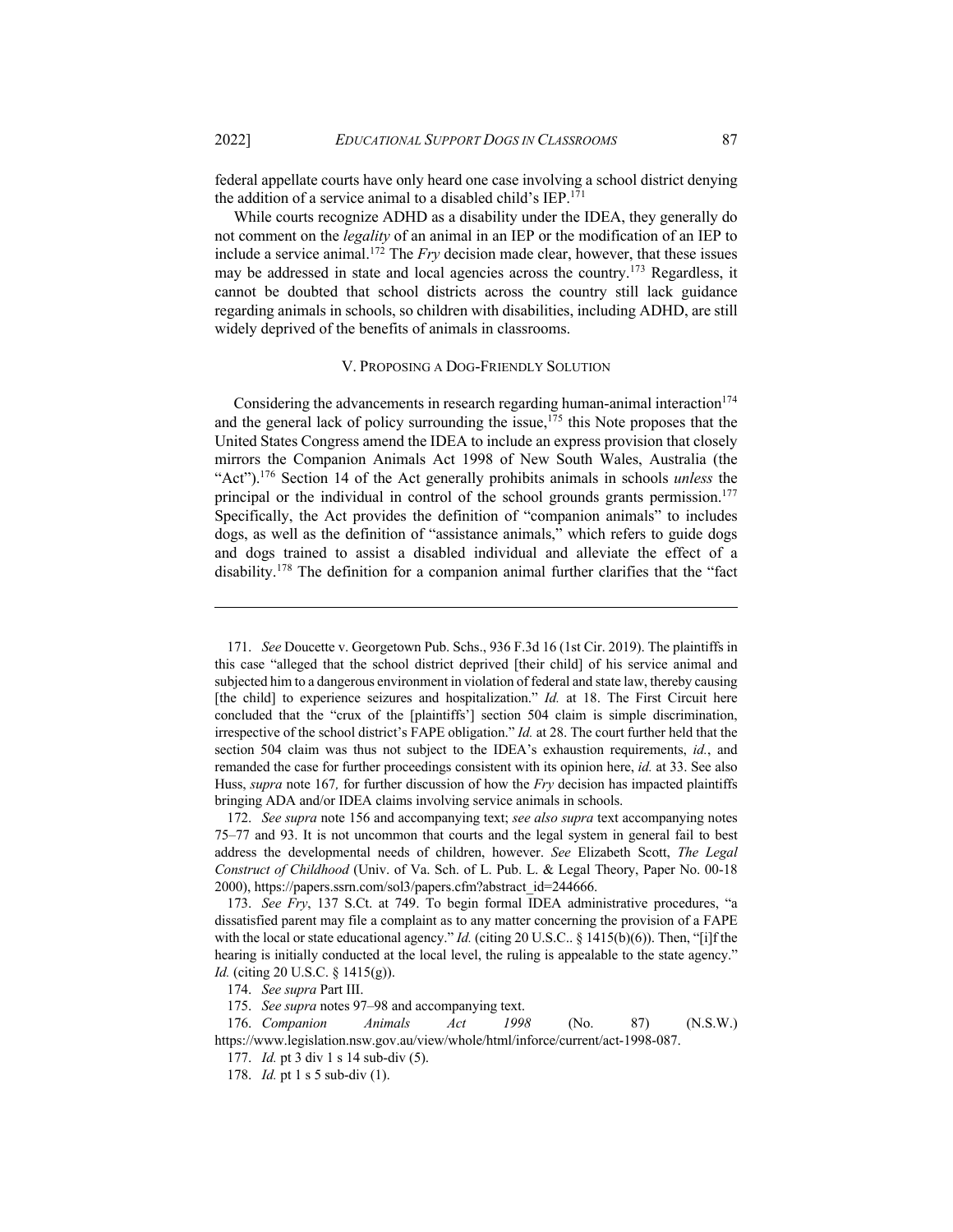that an animal is not strictly a 'companion' does not prevent it being a companion animal for the purposes of this Act."<sup>179</sup> Instead, "[a]ll dogs are treated as companion animals."180 This part of the Act does not apply to assistance animals being "used bona fide by a person with a disability to assist the person."<sup>181</sup> However, it may apply to educational support dogs, as these dogs generally provide services to a wide range of children at any given time.

An educational support dog is a type of therapy dog that "works with different students across the school."182 Thus, educational support dogs fall somewhere in between a service animal and a support animal—at least under the ADA's definitions.<sup>183</sup> Since the IDEA does not specifically provide for a service animal,<sup>184</sup> and IDEA and ADA claims are often intertwined, $185$  it would not be a far reach to assume that courts applying the IDEA would use the ADA's definitions for these types of animals.<sup>186</sup> However, if Congress were to make this proposed amendment to the IDEA, this uncertainty would be eliminated, as an express definition would be included.

Under this proposed amendment, a teacher or other faculty member would be an educational support dog's primary care-provider, $187$  which, again, distinguishes an educational support dog from a traditional, bona fide assistance or service animal.<sup>188</sup> The fact that educational support dogs fall in this gray area unaddressed by American federal law, yet clearly provide beneficial services to children with and without ADHD, further signifies the importance that Congress define and provide for them in amending the IDEA as this Note proposes.

Australian schools that apply for an educational support dog go through an assessment period during which dog trainers evaluate the environment and determine which skills would be the most beneficial for that particular school.<sup>189</sup> Again, ideally, as in Australia, the "dog would live with a primary carer who worked at the school, and one other person at the school would be trained to take responsibility for the dog."190 No one else handles the dog once it is at the school so there is no additional workload for teachers or other school staff.<sup>191</sup> This also provides consistency for the

183. *See supra* text accompanying notes 105–10.

187. *Id.*

188. A public entity, such as a school, is "not responsible for the care or supervision of a service animal." 28 C.F.R. § 35.136(e).

189. *Could a Canine Companion Help Your Students Learn?*, INDEP. EDUC. (Oct. 2015), https://publications.ieu.asn.au/ie1/news5/while-there-are-only-handful-schools-australiacurrently/ [hereinafter *Could a Canine Companion Help?*].

190. *Id.*

191. *Id.*

<sup>179.</sup> *Id.*

<sup>180.</sup> *Id.*

<sup>181.</sup> *Id.*

<sup>182.</sup> *Dogs: Introduction*, ANIMALS IN SCHS., http://nswschoolanimals.com/dogs/. This note relies on this definition when referring to "educational support dogs."

<sup>184.</sup> *See supra* text accompanying note 114.

<sup>185.</sup> *See supra* note 115 and accompanying text.

<sup>186.</sup> *See supra* text accompanying note 162. Further, IEP teams likely consult the ADA's definition of service animal in developing an IEP providing for the use of a service animal. *See* Huss, *supra* note 167, at 257.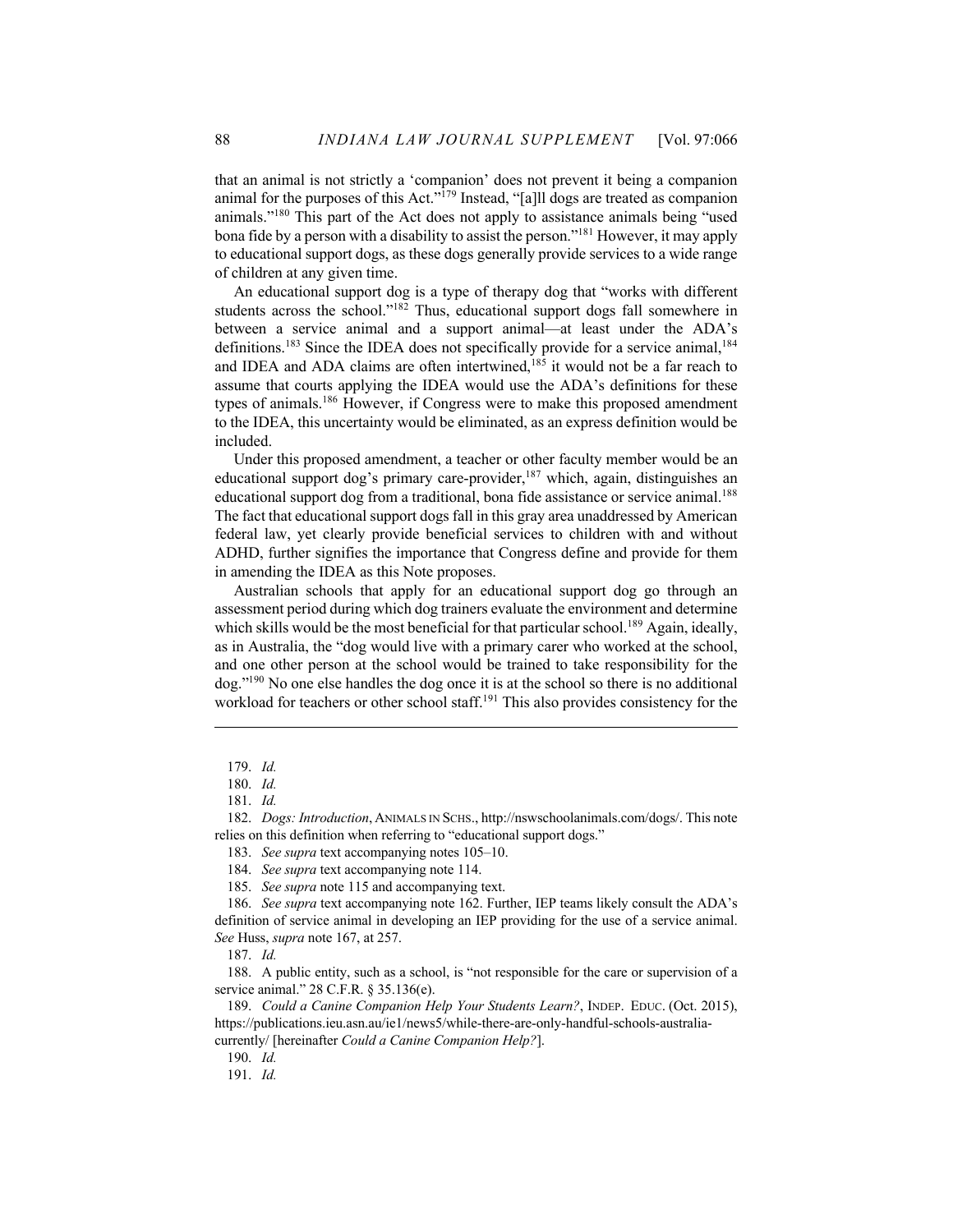animal.192 New South Wales schools that have implemented dogs into their schools have reported a number of positive benefits, including memory stimulation,<sup>193</sup> improved literacy skills,<sup>194</sup> and increased moods among students and staff members.<sup>195</sup>

For example, Ruben, a three-year-old Cavalier King Charles Spaniel, enriched "the experience of school for many students at Quakers Hill High School" in New South Wales.196 Ruben's owner, Margie Beange, is a special education teacher at the school who trained Ruben to become a "fully qualified School Facility Dog" so he could come to school four days a week and work with students.<sup>197</sup> During a typical day at the New South Wales school, "Ruben will spend most of his time in the school support unit, which accommodates around 28 students with a range of special needs," while "interact[ing] with all the students in very different ways."<sup>198</sup> Several years before Ruben's first appearance at Quakers Hill High School, Beange conducted and compiled research on educational assistance animals as a part of her higher education, focusing on the animals' effect on students with disabilities.<sup>199</sup> While working at the school, Beange then approached her principal with the research and evidence she compiled and was granted permission to "source a dog suitable for the task."200

Before Ruben could begin his work as a school dog, he had to complete a significant amount of training.<sup>201</sup> Beange began bringing Ruben into school when he was only three months old to "practice sociali[zation] and familiari[zation], as well as basic obedience training."202 Ruben began his "career" as a therapy dog, but after completing an additional 160 hours of training, he became a fully qualified school facility dog.<sup>203</sup> Beange reports that Ruben's work has "had an extremely positive impact on the school community and everyone in it," noting that the school has seen increased student engagement and higher levels of wellbeing in the support unit Ruben works with, as well as in the mainstream classes.<sup>204</sup> Thus, because of the

<sup>192.</sup> *Id.*

<sup>193.</sup> *Therapy Dog*, NSW DEP'T OF EDUC.: CAMPBELL HOUSE SCH., https://campbellhos.schools.nsw.gov.au/supporting-our-students/student-health-and-safety/therapy-dog.html.

<sup>194.</sup> Kathleen Ferguson, *School in drought-stricken NSW brings in therapy dog to support students*, ABC NEWS (Sept. 2, 2018, 10:51 PM), https://www.abc.net.au/news/rural/2018-09- 03/therapy-dog-lends-helping-paw-to-students-in-drought-hit-town/10194128.

<sup>195.</sup> ABC News, *NSW school utilises therapy dogs to help students out*, MICROSOFT NEWS (Aug. 8, 2020), https://www.msn.com/en-ca/video/watch/nsw-school-utilises-therapy-dogsto-help-students-out/vp-BB17I4CZ.

<sup>196.</sup> Rebecca Vukovic, *Ruben the School Facility Dog Taking the Lead* (Dec. 11, 2018), https://www.teachermagazine.com/au\_en/articles/ruben-the-school-facility-dog-taking-thelead.

<sup>197.</sup> *Id.*

<sup>198.</sup> *Id.*

<sup>199.</sup> *Id.*

<sup>200.</sup> *Id.*

<sup>201.</sup> *Id.*

<sup>202.</sup> *Id.* (brackets added to note American spelling).

<sup>203.</sup> *Id.*

<sup>204.</sup> *Id.* However, "Ruben's impact has been felt most of all by the students with particularly challenging circumstances." *Id.* According to Beange, Ruben's work has "brought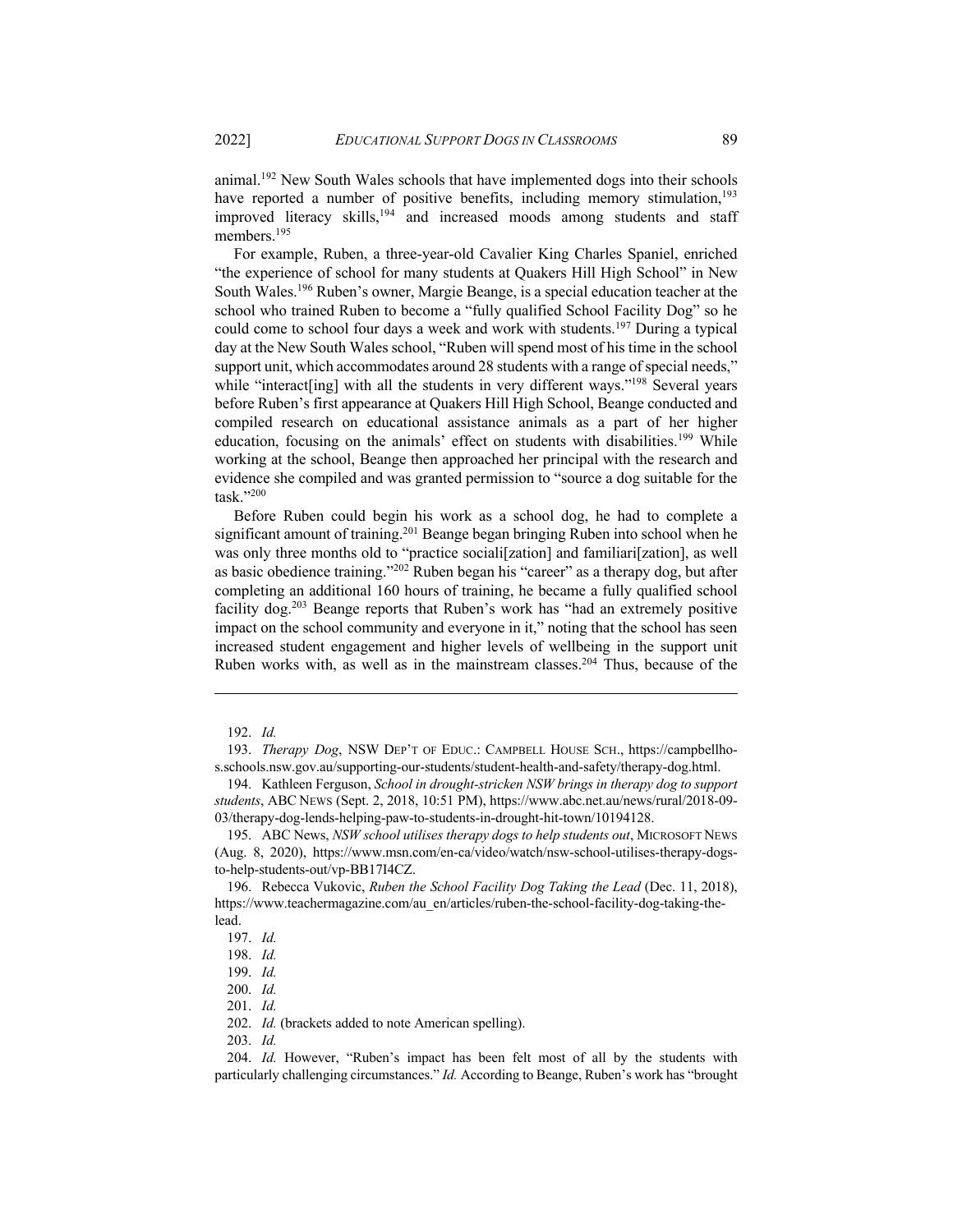Companion Animals Act, this Australian special education teacher saw a need in her school and was able present relevant social science understandings relating to human-animal interaction to her principal and obtain the necessary permission to implement an educational support dog into the school. Further, because of the flexibility and opportunity provided for under the Act, the New South Wales school and its students experienced a slew of positive academic and social benefits thanks to Ruben.

The proposed change to the IDEA would allow school principals, with the assistance of professionals that work closely with students and know their specific needs in the classroom, the opportunity to make careful, individualized decisions pertaining to particular students and their needs. Further, teachers may choose to have educational support animals in the classroom because of the positive effects that animals have on children, including promoting language, imagination, selfreflection, increased empathy, increased responsibility, lower anxiety and stress, and improved behavior and social skills.205 While some children may find animals to be a distraction from classwork or even cause the child extreme stress or fear,  $206$  this proposed amendment to the IDEA would allow educators to take an incredibly individualized approach when it comes to animals in particular classrooms or working with particular groups of students.

This change would also provide a valuable non-medicinal form of treatment for children with ADHD and hyper-sensitivity who may not otherwise be able to afford or find other effective types of treatment, whether it be medicine or counseling.207 While some programs in Australia report training and obtaining educational support dogs to amount to about  $$20,000$  USD,<sup>208</sup> an investment of an educational support dog is still worthwhile for schools, especially considering the promising research in the field thus far. Additionally, if schools were to obtain educational support dogs to use throughout the building, individual schools or districts could possibly cut down spending needs in other intervention activities or for additional aides, as educational support dogs would likely perform services for a number of children at a time.

Furthermore, depending on the breed, dogs can live up to twelve to seventeen years on average.209 There are also many health measures dog carers and owners can take to extend the lives of dogs, such as spaying and neutering the dog, as well as ensuring that the dog maintains a healthy weight, participates in mentally stimulating

people closer together . . . he's encouraged people to talk and smile. He's been described by many as a great asset to the school for everyone here." *Id.* 

<sup>205.</sup> Fine & Gee, *supra* note 95, at 5–6.

<sup>206.</sup> O'Haire & Gabriels, *supra* note 121, at 91.

<sup>207.</sup> *See supra* footnotes 18–24 and accompanying text. ADHD treatment—both medicinal and therapeutic—can be incredibly costly for American families. *Id.* It is also not fairly uncommon that children affected by ADHD do not exhibit improved behavior and better focus when taking stimulants. *Id.*

<sup>208.</sup> *Could a Canine Companion Help?*, *supra* note 189. This source claims that "it takes two years to train [an educational support dog] at a cost of \$27,000," which comes out to a little less than \$20,000 USD. *Id.*

<sup>209.</sup> *How Long Do Dogs Live? How to Extend Dog Life Expectancy*, WILD EARTH, https://wildearth.com/blogs/dog-knowledge/dog-lifespan#.X-uWa-lKh-U.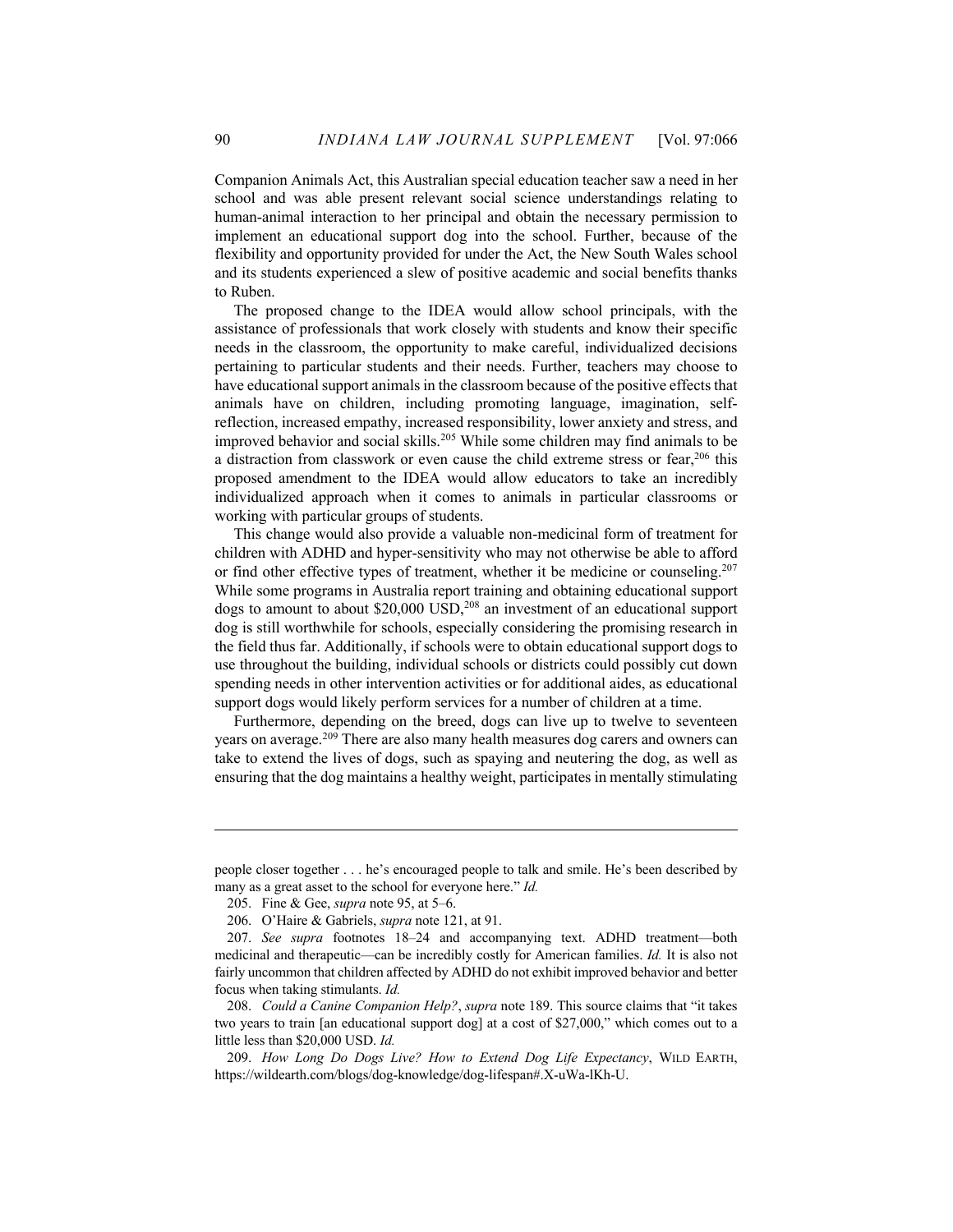activities, and remains up-to-date on vaccinations and medications.210 Thus, an educational support dog that will live through several school years and be able to help multiple groups of children at once may be an incredibly valuable investment for schools. Additionally, there are numerous organizations in the United States that provide and train service and support dogs for free or at a reduced cost.211 Perhaps, if the IDEA is amended as this Note proposes, these organizations may grow in popularity and resources, which could, in turn, provide more schools across the country with free or more easily affordable educational support dogs.

Public schools across the country provide special education services through the IDEA to more than seven million children, totaling about fourteen percent of public school students.<sup>212</sup> The IDEA has "always included a commitment to pay 40 percent of the average per student cost for every special education cost," but the federal government repeatedly fails to fully fund the IDEA.<sup>213</sup> Since 2009, "the annual cost shift from the federal government to the states has averaged about \$19.5 billion," and organizations such as the National Education Association continue to push for full funding for special education as promised by the federal government in the IDEA.<sup>214</sup> This shortfall in funding creates a substantial burden on local communities and "denies full opportunity to all students—both with and without disabilities."215 An educational support dog could provide services to a classroom of children at once and thus help alleviate this financial burden. $216$ 

Furthermore, although educational support dogs are not bona fide, traditional service animals, they should still be specially trained and carefully selected by schools "based on how well their natural trained skills, and capabilities, fit what they are expected to  $do$  with, and for, the students with whom they interact."<sup>217</sup> Additionally, it is critical that potential risks be considered before bringing an animal into a school and each individual classroom. To avoid these potential dangers, a strict action plan should be strategically developed and abided by in order to keep humananimal interactions safe.<sup>218</sup> For example, everyone in the school facility should be well-informed about procedures regarding the animal, adults should be active in monitoring children's interactions with the animal, and parents should consent and have the option to have their questions and concerns clarified.<sup>219</sup> Moreover, dogs that

<sup>210.</sup> *Id.*

<sup>211.</sup> Examples include Merlin's Kids, a "nonprofit organization dedicated to providing individual trained service dogs to those in need." MERLIN'S KIDS, https://www.merlinskids.org/.

<sup>212.</sup> *Special Education*, NAT'L EDUC. ASS'N, https://www.nea.org/student-success/smartjust-policies/special-education.

<sup>213.</sup> *Id.*

<sup>214.</sup> *Id.*

<sup>215.</sup> *Id.*

<sup>216.</sup> *See supra* note 173 and accompanying text.

<sup>217.</sup> Maureen MacNamara & Evan MacLean, *Selecting Animals for Education Environments*, *in* HOW ANIMALS HELP STUDENTS LEARN: RESEARCH AND PRACTICE FOR EDUCATORS AND MENTAL-HEALTH PROFESSIONALS 183 (Nancy R. Gee, Aubrey H. Fine, & Peggy McCardle eds., 2017).

<sup>218.</sup> Meints et al., *supra* note 97, at 15.

<sup>219.</sup> *Id.*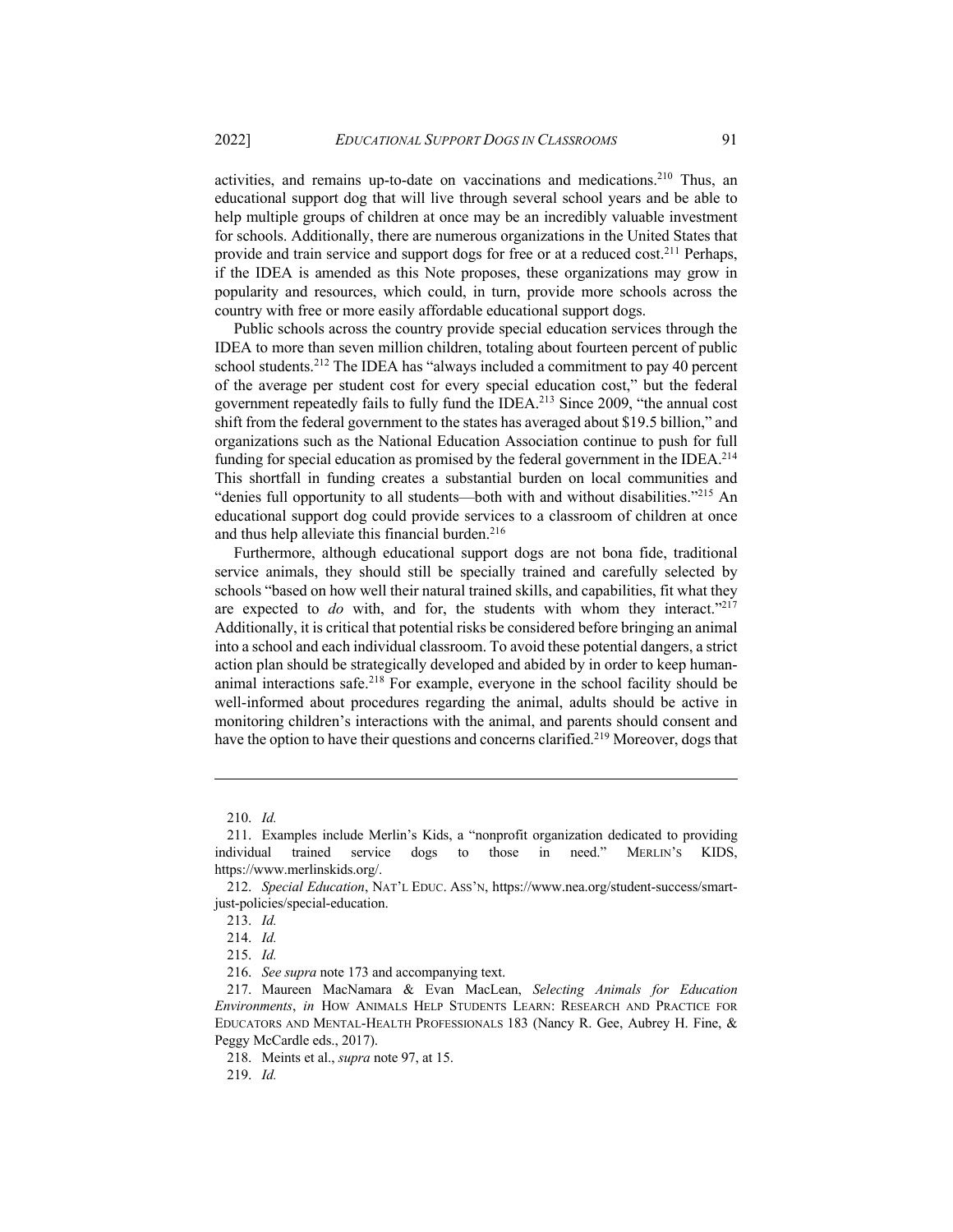exhibit *any* sign of aggressive or nervous tendencies while training to become service dogs are generally removed from their training programs, meaning that only the most docile and calm dogs complete their training and certification. <sup>220</sup> If educational support dogs are subject to similar training, as the proposed amendments to the IDEA requires, then only the most well-behaved dogs would fill these much-needed roles in schools.

Some schools in the United States have already incorporated dogs into classrooms. For example, classroom dogs "provide learning and emotional support for students" at schools like Monticello Montesorri, a public charter school in Ammon, Idaho.<sup>221</sup> Dogs in classrooms are also now a common sighting in private schools in the Washington, D.C., area. $222$  However, in recent years, schools and districts within the American public-school system have reached different conclusions regarding dogs in classrooms depending upon which federal statute they relied.223 Though the Supreme Court, in *Fry*, recently clarified the administrative scheme of the IDEA and how it works *with* the ADA and Section 504,<sup>224</sup> there is still a lack of clear legal direction in response to the growing wave of social science research demonstrating the benefits of dogs on children—particularly those affected by ADHD—in classrooms.<sup>225</sup> Thus, amending the IDEA, as this Note proposes, would provide much-needed guidance on the issue of educational support dogs in classrooms.

Lastly, though the addition of educational support dogs in classrooms would likely prove widely successful, it is still worth noting the unanswered questions remaining from this Note's proposition. First, though there are likely options when it comes to actually obtaining free or affordable, trained educational support dogs,  $^{226}$ the cost of caring for a dog, once it is obtained by a school and designated carer, still needs to be addressed. Perhaps the school professional most interested in bringing the educational support dog to the school would be willing to take on the additional costs, as in Ruben's case, <sup>227</sup> or perhaps additional school funds could cover some of the cost. However, the latter option is the least likely of the two, considering the financial burden the federal government and the IDEA currently place on local and

<sup>220.</sup> *See FAQ: Training—Basics*, PSYCHIATRIC SERVICE DOG PARTNERS, https://www.psychdogpartners.org/resources/frequently-asked-questions/faq-trainingbasics#:~:text=The%20dog%20must%20be%20trained,disability%2Drelated%20work%20a nd%20tasks.

<sup>221.</sup> Brittni Johnson, *Dogs Help Fill Educational, Emotional Roles at Local School*, EASTIDAHONEWS.COM (last updated Feb. 18, 2020, 9:30 AM), https://www.eastidahonews.com/2020/02/dogs-help-fill-educational-emotional-roles-atlocal-school/.

<sup>222.</sup> Steve Hendrix, *Dogs in Classrooms? At These Private Schools, Pets are all over the Place*, WASH. POST (Oct. 2, 2015), https://www.washingtonpost.com/local/dogs-inclassrooms-at-these-private-schools-pets-are-all-over-the-place/2015/10/01/5fe712ea-6169- 11e5-b38e-06883aacba64\_story.html.

<sup>223.</sup> *See supra* text accompanying notes 116–19.

<sup>224.</sup> *See supra* text accompanying notes 121–31.

<sup>225.</sup> *See supra* Part IV.

<sup>226.</sup> *See supra* note 173 and accompanying text.

<sup>227.</sup> See supra text accompanying notes 158–62.